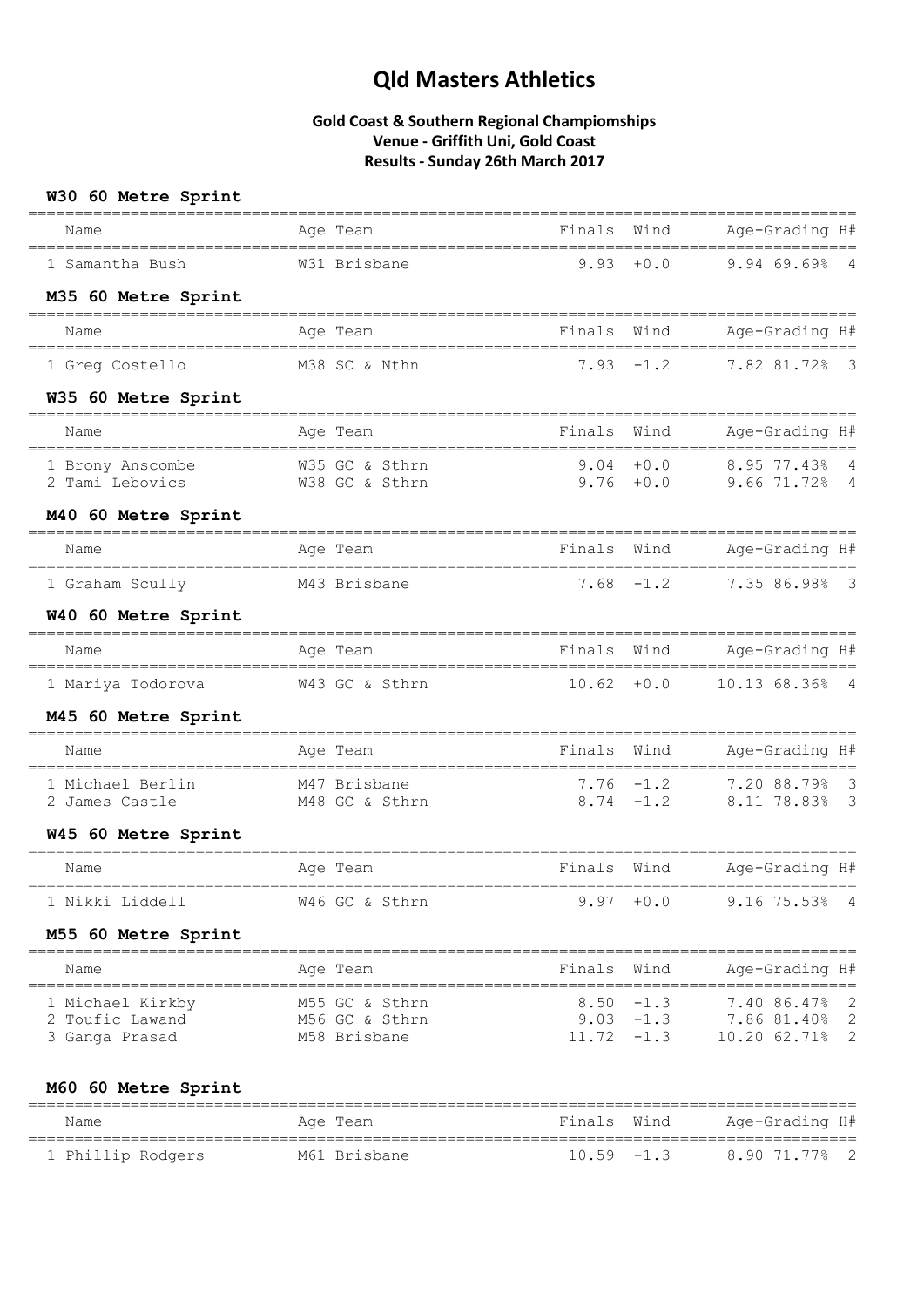## **Gold Coast & Southern Regional Champiomships Venue - Griffith Uni, Gold Coast Results - Sunday 26th March 2017**

### **W60 60 Metre Sprint**

| Name                                                                          | Age Team                                                | Finals Wind   |                    | ======================<br>Age-Grading H#              |
|-------------------------------------------------------------------------------|---------------------------------------------------------|---------------|--------------------|-------------------------------------------------------|
| 1 Noela Brameld<br>2 Denise Quinn                                             | W63 SC & Nthn<br>W60 SC & Nthn                          | $10.56 + 0.0$ |                    | 8.59 80.59% 4<br>$10.65$ +0.0 8.66 79.91% 4           |
| M65 60 Metre Sprint                                                           |                                                         |               |                    |                                                       |
| Name                                                                          | Age Team                                                | Finals        | Wind               | Age-Grading                                           |
| 1 Paul Chaplain                                                               | M68 Brisbane                                            |               | $9.74 + 0.0$       | 7.90 81.01%                                           |
| W65 60 Metre Sprint                                                           |                                                         |               |                    |                                                       |
| Name                                                                          | Age Team                                                | Finals Wind   |                    | Age-Grading H#                                        |
| 1 Carol Davis                                                                 | W66 GC & Sthrn                                          |               |                    | 9.35 +0.0 7.28 95.19% 4                               |
| M70 60 Metre Sprint                                                           |                                                         |               |                    |                                                       |
| Name                                                                          | Age Team                                                |               |                    | Finals Wind Age-Grading                               |
| 1 Brian Davies                                                                | M70 Brisbane                                            | $9.57 + 0.0$  |                    | 7.44 85.89%                                           |
| M75 60 Metre Sprint                                                           |                                                         |               |                    |                                                       |
| Name                                                                          | Age Team                                                | Finals        | Wind               | Age-Grading                                           |
| 1 Pio Bunin<br>2 Colin Mancey M75 GC & Sthrn                                  | M75 Brisbane                                            |               |                    | $9.83 + 0.0$ 7.28 87.89%<br>$10.51 + 0.0$ 7.78 82.21% |
| M90 60 Metre Sprint                                                           |                                                         |               |                    |                                                       |
| Name                                                                          | Age Team                                                |               | Finals Wind        | Age-Grading H#<br>----------------------              |
| 1 Maurice Dauphinet M90 Brisbane                                              |                                                         |               |                    | $14.14 - 1.3$ 8.10 78.93% 2                           |
| M35 100 Metre Sprint                                                          |                                                         |               |                    |                                                       |
| Name                                                                          | Age Team                                                | Finals Wind   |                    | Age-Grading H#                                        |
|                                                                               | 1 Greg Costello M38 SC & Nthn 12.55 +0.0 12.39 79.04% 3 |               |                    |                                                       |
| W35 100 Metre Sprint                                                          |                                                         |               |                    |                                                       |
| =========================<br>Name                                             | Age Team                                                | Finals Wind   |                    | Age-Grading H#                                        |
| ======================================<br>1 Brony Anscombe<br>2 Tami Lebovics | W35 GC & Sthrn<br>W38 GC & Sthrn                        | 15.89         | $14.55$ 0.1<br>0.1 | 14.41 72.85% 5<br>15.74 66.71% 5                      |
| M40 100 Metre Sprint                                                          |                                                         |               |                    |                                                       |
| Name                                                                          | Age Team                                                | Finals        | Wind               | Age-Grading H#                                        |
| 1 Graham Scully                                                               | M43 Brisbane                                            | 11.70         | $+0.0$             | 11.21 87.35% 3                                        |
| W40 100 Metre Sprint                                                          |                                                         |               |                    | ===============                                       |
| Name                                                                          | Aqe Team                                                | Finals        | Wind               | Age-Grading H#                                        |
| 1 Mariya Todorova                                                             | W43 GC & Sthrn                                          | 17.49         | 0.1                | ================<br>16.70 62.84% 5                    |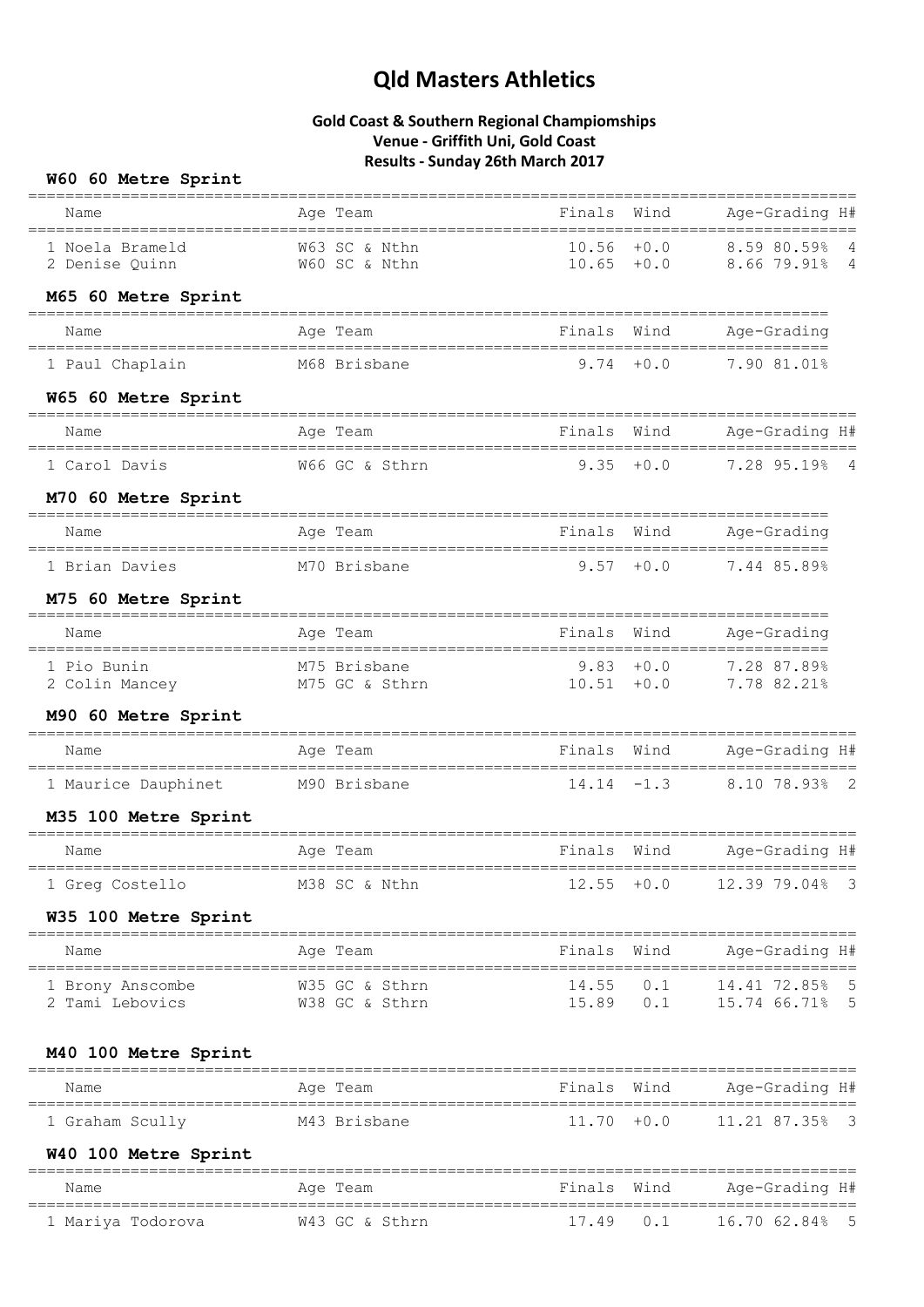### **Gold Coast & Southern Regional Champiomships Venue - Griffith Uni, Gold Coast Results - Sunday 26th March 2017**

#### **W45 100 Metre Sprint**

| =====================<br>Name<br>==================================== | Age Team                                         | ____________________<br>Finals<br>============================= | Wind                           | Age-Grading H#<br>=======================                                                               |
|-----------------------------------------------------------------------|--------------------------------------------------|-----------------------------------------------------------------|--------------------------------|---------------------------------------------------------------------------------------------------------|
| 1 Nikki Liddell<br>2 Laura Broy                                       | W46 GC & Sthrn<br>W48 GC & Sthrn                 | $16.51$ 0.1                                                     |                                | 15.84  0.1  14.57  72.03%  5<br>15.19 69.11% 5                                                          |
| M45 100 Metre Sprint                                                  |                                                  |                                                                 |                                |                                                                                                         |
| -----------------<br>Name                                             | Age Team                                         | Finals                                                          | Wind                           | Age-Grading H#                                                                                          |
| 1 Michael Berlin<br>2 Andrew Barkworth<br>3 James Castle              | M47 Brisbane<br>M46 GC & Sthrn<br>M48 GC & Sthrn | 12.25<br>12.51<br>14.01                                         | $+0.0$<br>$+0.0$<br>$+0.0$     | 11.38 86.04%<br>3<br>$\overline{\mathbf{3}}$<br>11.62 84.25%<br>$\overline{\mathbf{3}}$<br>13.02 75.23% |
| M50 100 Metre Sprint                                                  |                                                  |                                                                 |                                |                                                                                                         |
| Name                                                                  | Age Team                                         | Finals                                                          | Wind                           | Age-Grading H#<br>=======================                                                               |
| 1 Joseph Phelan                                                       | M50 Brisbane                                     | $13.12 - 0.3$                                                   |                                | $\overline{\phantom{0}}^2$<br>11.81 82.93%                                                              |
| M55 100 Metre Sprint                                                  |                                                  |                                                                 |                                |                                                                                                         |
| Name                                                                  | Age Team                                         | Finals                                                          | Wind                           | Age-Grading H#                                                                                          |
| 1 Michael Kirkby<br>2 Toufic Lawand M56 GC & Sthrn<br>3 Ganga Prasad  | M55 GC & Sthrn<br>M58 Brisbane                   | $13.35 - 0.3$<br>$18.97 - 0.3$                                  |                                | 11.63 84.27% 2<br>$14.56 -0.3$ 12.68 77.27% 2<br>16.52 59.30% 2                                         |
| M60 100 Metre Sprint                                                  |                                                  |                                                                 |                                |                                                                                                         |
| Name                                                                  | Age Team                                         | Finals                                                          | Wind                           | Age-Grading H#                                                                                          |
| 1 Terry Dauphinet<br>2 Phillip Rodgers                                | M64 Brisbane<br>M61 Brisbane                     |                                                                 | $14.84 - 0.3$<br>$17.50 - 0.3$ | 12.49 78.44%<br>$\overline{\phantom{0}}^2$<br>$\overline{\phantom{0}}^2$<br>14.73 66.51%                |
| W60 100 Metre Sprint                                                  |                                                  |                                                                 |                                |                                                                                                         |
| Name                                                                  | Age Team                                         | Finals                                                          | Wind                           | Age-Grading H#                                                                                          |
| 1 Noela Brameld<br>2 Denise Quinn                                     | W63 SC & Nthn<br>W60 SC & Nthn                   | $17.37 - 0.9$<br>$17.41 - 0.9$                                  |                                | $\overline{4}$<br>14.14 74.21%<br>$\overline{4}$<br>14.18 74.04%                                        |
| M65 100 Metre Sprint                                                  |                                                  |                                                                 |                                |                                                                                                         |
| Name                                                                  | Age Team                                         | Finals                                                          | Wind                           | Age-Grading                                                                                             |
| 1 Paul Chaplain                                                       | M68 Brisbane                                     | 15.24                                                           | 0.1                            | 12.37 79.20%                                                                                            |
| W65 100 Metre Sprint                                                  |                                                  |                                                                 |                                |                                                                                                         |

#### ========================================================================================= Name **Age Team** Age Team Finals Wind Age-Grading H# ========================================================================================= 1 Carol Davis W66 GC & Sthrn 15.33 -0.9 11.94 87.87% 4

### **M70 100 Metre Sprint**

| Name           | Age Team     | Finals Wind    | Aqe-Grading  |
|----------------|--------------|----------------|--------------|
| 1 Brian Davies | M70 Brisbane | $15.52 \t 0.1$ | 12.08 81.06% |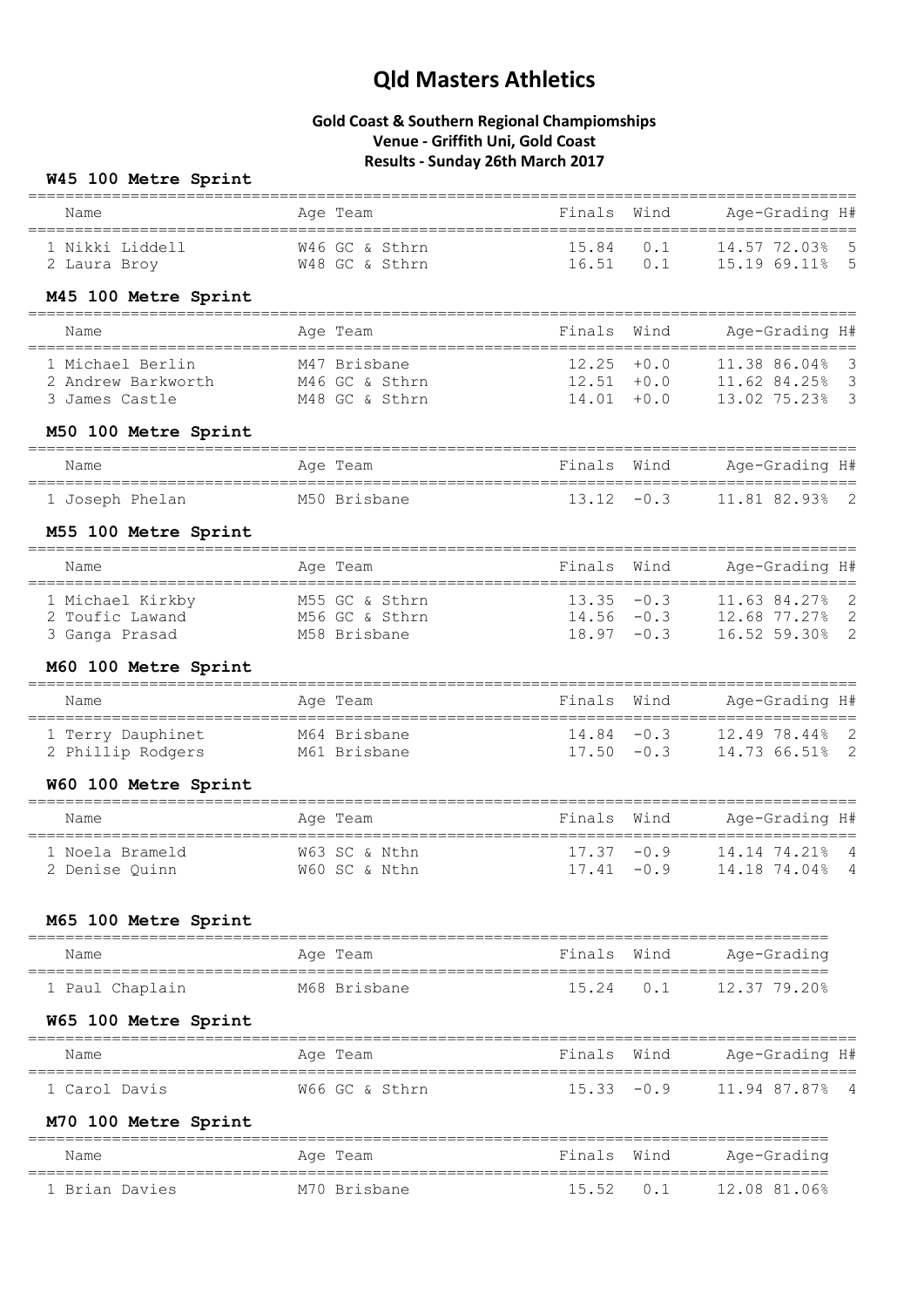## **Gold Coast & Southern Regional Champiomships Venue - Griffith Uni, Gold Coast Results - Sunday 26th March 2017**

### **W70 100 Metre Sprint**

| -------------------------------<br>Name<br>=================================== | Age Team                         |                              |               | Finals Wind Age-Grading H#                            |
|--------------------------------------------------------------------------------|----------------------------------|------------------------------|---------------|-------------------------------------------------------|
| 1 Marge Allison                                                                | W72 SC & Nthn                    | $17.05 - 0.9$                |               | 12.62 83.17% 4                                        |
| M75 100 Metre Sprint                                                           |                                  |                              |               |                                                       |
| Name                                                                           | Age Team                         | Finals                       | Wind          | Age-Grading                                           |
| 1 Pio Bunin                                                                    | M75 Brisbane                     | 16.05                        | 0.1           | 11.90 82.31%                                          |
| 2 Colin Mancey M75 GC & Sthrn<br>3 Ian Kennedy                                 | M77 Brisbane                     |                              |               | 16.96 0.1 12.57 77.89%<br>20.97 0.1 15.54 62.99%      |
| W85 100 Metre Sprint                                                           |                                  |                              |               |                                                       |
| Name                                                                           | Age Team                         | Finals Wind                  |               | Age-Grading H#                                        |
| 1 Christiane Dauphinet W85 Brisbane                                            |                                  |                              |               | 28.37 -0.9 16.35 64.19% 4                             |
| M90 100 Metre Sprint                                                           |                                  |                              |               |                                                       |
| Name                                                                           | Age Team                         | Finals Wind                  |               | Age-Grading                                           |
| 1 Maurice Dauphinet                                                            | M90 Brisbane                     | 23.67 0.1                    |               | 13.58 72.12%                                          |
| M35 200 Metre Sprint                                                           |                                  |                              |               |                                                       |
| Name                                                                           | Age Team                         | Finals Wind                  |               | Age-Grading H#                                        |
| 1 Greg Costello M38 SC & Nthn                                                  |                                  |                              |               | 25.81 +0.0 25.39 76.09% 2                             |
| W35 200 Metre Sprint                                                           |                                  |                              |               |                                                       |
| Name                                                                           | Age Team                         |                              |               | Finals Wind Age-Grading H#                            |
| 1 Brony Anscombe                                                               | W35 GC & Sthrn                   | $30.66 - 1.7$                |               | 29.75 71.75% 3                                        |
| M40 200 Metre Sprint                                                           |                                  |                              |               |                                                       |
| Name                                                                           | Age Team                         | Finals                       | Wind          | Age-Grading H#                                        |
| 1 Graham Scully                                                                | M43 Brisbane                     |                              | $23.37 + 0.0$ | 22.29 86.69%<br>$\overline{\phantom{0}}^2$            |
| M45 200 Metre Sprint                                                           |                                  |                              |               |                                                       |
| ==============================<br>Name                                         | Age Team                         | Finals                       | Wind          | Age-Grading H#                                        |
| ===================================<br>1 Michael Berlin                        | M47 Brisbane                     | ====================         |               | 24.79 +0.0 22.90 84.39%<br>$\overline{\phantom{0}}^2$ |
| 2 Andrew Barkworth<br>3 James Castle                                           | M46 GC & Sthrn<br>M48 GC & Sthrn | $25.53 + 0.0$<br>29.79 + 0.0 |               | 23.58 81.94% 2<br>27.52 70.22% 2                      |
| W45 200 Metre Sprint                                                           |                                  |                              |               |                                                       |
| Name                                                                           | Age Team                         | Finals                       | Wind          | Age-Grading H#                                        |
| 1 Nikki Liddell                                                                | W46 GC & Sthrn                   | 34.64                        | $-1.7$        | 31.12 68.59%<br>- 3                                   |
| M50 200 Metre Sprint                                                           |                                  |                              |               |                                                       |
| Name                                                                           | Aqe Team                         | Finals Wind                  |               | Age-Grading H#                                        |
| 1 Joseph Phelan                                                                | M50 Brisbane                     | $26.65 + 0.0$                |               | 23.81 81.16%<br>- 2                                   |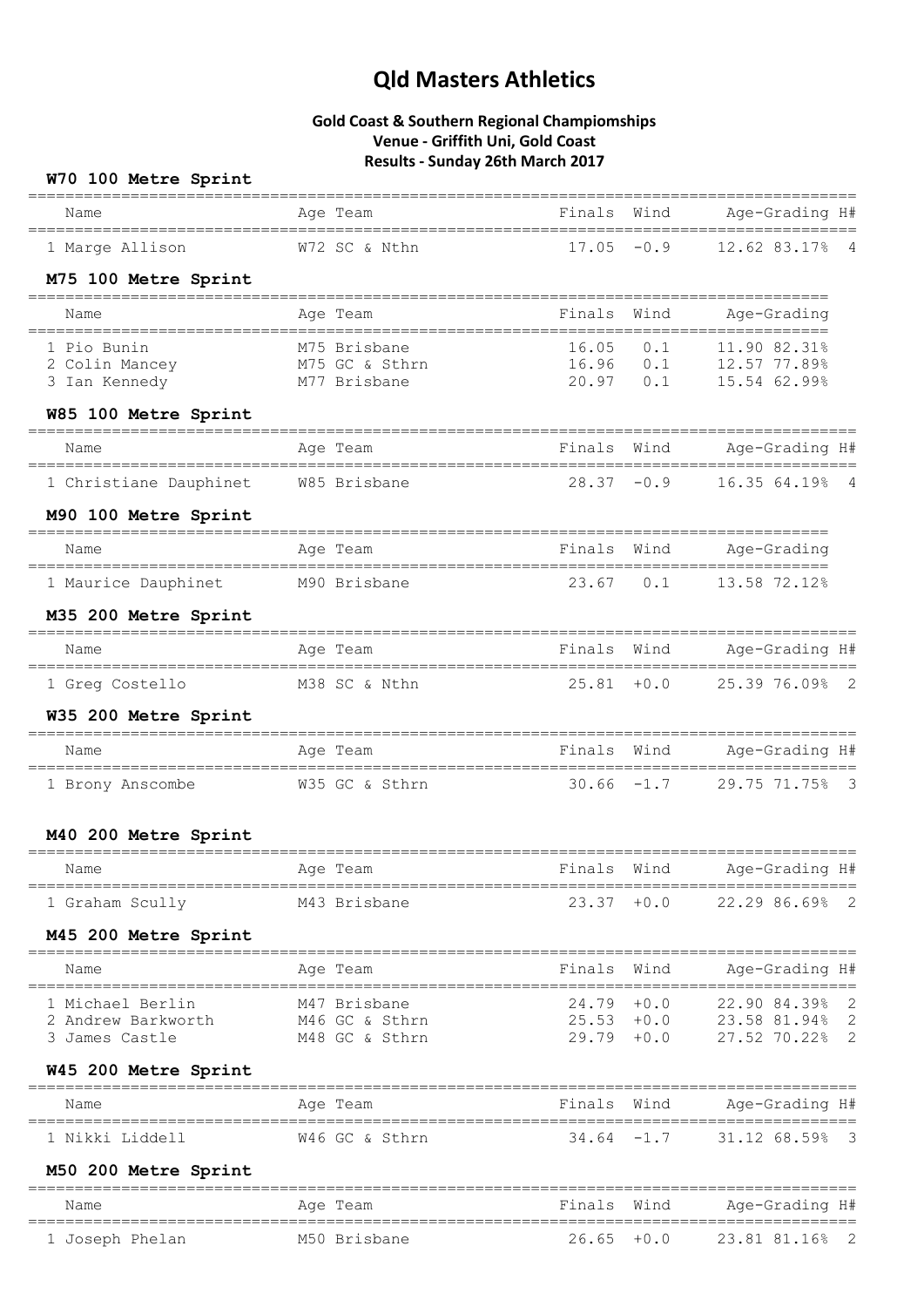### **Gold Coast & Southern Regional Champiomships Venue - Griffith Uni, Gold Coast Results - Sunday 26th March 2017**

## **M55 200 Metre Sprint**

| Name             | Age Team       | Finals Wind   | Age-Grading H# |
|------------------|----------------|---------------|----------------|
| 1 D James        | M55 Brisbane   | $28.79 - 0.7$ | 24.86 77.74% 1 |
| 2 Michael Kirkby | M55 GC & Sthrn | $29.57 + 0.0$ | 25.53 75.68% 2 |

#### **M60 200 Metre Sprint**

| Name                                  | Age Team                     | Finals Wind                    | Age-Grading                  |
|---------------------------------------|------------------------------|--------------------------------|------------------------------|
| 1 Terry Dauphinet<br>2 Bruce O'Connor | M64 Brisbane<br>M63 Brisbane | $30.57 - 0.7$<br>$33.44 - 0.7$ | 25.48 75.86%<br>27.87 69.35% |

#### **W60 200 Metre Sprint**

| Name            | Age Team      | Finals Wind   | Age-Grading H# |
|-----------------|---------------|---------------|----------------|
| 1 Noela Brameld | W63 SC & Nthn | $37.51 - 1.7$ | 29.65 72.01% 3 |
| 2 Denise Ouinn  | W60 SC & Nthn | $38.78 - 1.7$ | 30.65 69.65% 3 |

#### **M65 200 Metre Sprint**

| Name            | Age Team     | Finals Wind | Age-Grading               |
|-----------------|--------------|-------------|---------------------------|
| 1 Paul Chaplain | M68 Brisbane |             | $32.30 -0.7$ 25.87 74.71% |

### **W65 200 Metre Sprint**

| Name          | Age Team       | Finals Wind | Age-Grading H#              |
|---------------|----------------|-------------|-----------------------------|
| 1 Carol Davis | W66 GC & Sthrn |             | $31.69 -1.7$ 23.91 89.27% 3 |

#### **W70 200 Metre Sprint**

| Name            | Age Team      | Finals Wind | Age-Grading H#              |
|-----------------|---------------|-------------|-----------------------------|
| 1 Marge Allison | W72 SC & Nthn |             | $34.83 -1.7$ 24.62 86.68% 3 |

### **M75 200 Metre Sprint**

| Name           | Age Team       | Finals Wind   | Age-Grading  |
|----------------|----------------|---------------|--------------|
| 1 Pio Bunin    | M75 Brisbane   | $36.66 - 0.7$ | 26.46 73.05% |
| 2 Colin Mancey | M75 GC & Sthrn | $37.94 - 0.7$ | 27.38 70.59% |

#### **M50 400 Metre Sprint**

| Name            | Age Team     | Finals | Age-Grading  |
|-----------------|--------------|--------|--------------|
| 1 Stephen Kelly | M50 Brisbane | 58.85  | 51.52 83.82% |

### **M55 400 Metre Sprint**

| Name                 | Age Team       | Finals  | Age-Grading  |
|----------------------|----------------|---------|--------------|
| 1 Steve Davies-Evans | M58 Brisbane   | 61.51   | 52.01 83.04% |
| 2 D James            | M55 Brisbane   | 65.81   | 55.64 77.62% |
| 3 Michael Kirkby     | M55 GC & Sthrn | 1:25.23 | 72.06 59.93% |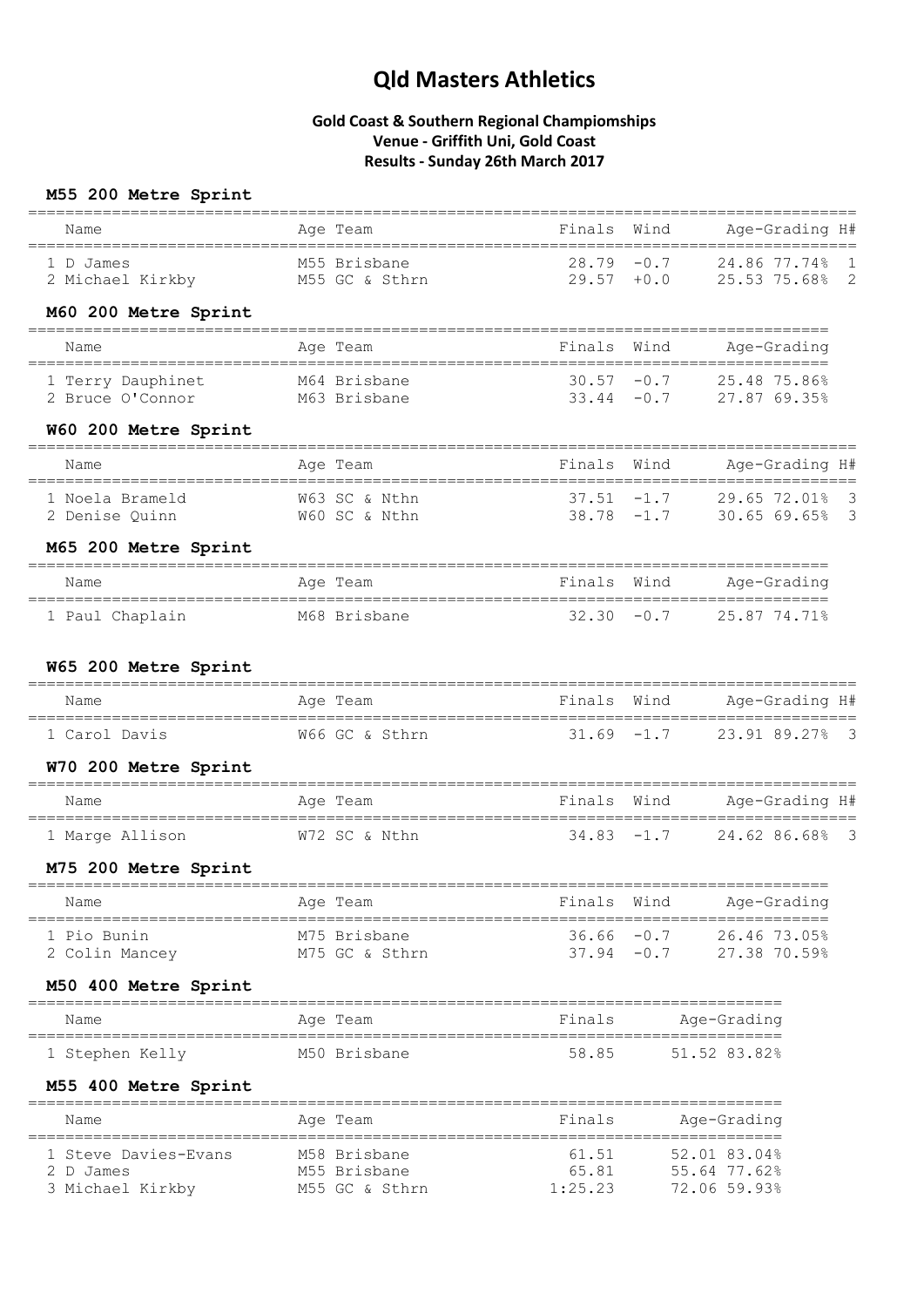| M65 400 Metre Sprint                 |                                                          |         |                          |
|--------------------------------------|----------------------------------------------------------|---------|--------------------------|
| Name                                 | Age Team                                                 |         | Finals Age-Grading H#    |
| 1 Paul Chaplain                      | M68 Brisbane                                             | 78.27   | 61.34 70.40% 2           |
| W65 400 Metre Sprint                 |                                                          |         |                          |
| Name                                 | Age Team                                                 | Finals  | Age-Grading H#           |
| 1 Carol Davis                        | W66 GC & Sthrn                                           | 72.91   | 52.51 90.66% 2           |
| W70 400 Metre Sprint                 |                                                          |         |                          |
| Name                                 | Age Team                                                 |         | Finals Age-Grading H#    |
| 1 Marge Allison                      | W72 SC & Nthn                                            |         | 1:23.72 55.28 86.12% 2   |
| M75 400 Metre Sprint                 |                                                          |         |                          |
|                                      | Age Team                                                 |         | Finals Age-Grading H#    |
| 1 Pio Bunin                          | M75 Brisbane                                             |         | $1:23.00$ 57.97 74.49% 2 |
|                                      | 2 Colin Mancey M75 GC & Sthrn 1:39.08 69.20 62.40% 2     |         |                          |
| M40 800 Metre Run                    |                                                          |         |                          |
| Name                                 | Age Team                                                 |         | Finals Age-Grading       |
|                                      | 1 Tadashi Nawagawa M43 GC & Sthrn 2:23.70 2:17.38 73.60% |         |                          |
| W45 800 Metre Run                    |                                                          |         |                          |
| Name                                 | Age Team                                                 |         | Finals Age-Grading       |
| 1 Laura Broy                         | W48 GC & Sthrn                                           |         | 3:18.76 3:01.33 62.47%   |
| M50 800 Metre Run                    |                                                          |         |                          |
| Name                                 | Age Team                                                 | Finals  | Age-Grading              |
| 1 Stephen Kelly                      | M50 Brisbane                                             | 2:22.94 | 2:06.46 79.96%           |
| M75 800 Metre Run                    |                                                          |         |                          |
| Name                                 | Age Team                                                 | Finals  | Age-Grading              |
| 1 Pio Bunin                          | M75 Brisbane                                             | 3:22.58 | 2:20.27 72.09%           |
| 2 Colin Mancey<br>W35 1500 Metre Run | M75 GC & Sthrn                                           |         | 3:27.03 2:23.35 70.54%   |
|                                      | ________________________                                 |         |                          |
| Name                                 | Age Team                                                 | Finals  | Age-Grading              |
| 1 Erika O'Reilly                     | W36 GC & Sthrn                                           | 5:17.28 | 5:13.22 74.22%           |
| M35 1500 Metre Run                   |                                                          |         |                          |
| Name                                 | Age Team                                                 | Finals  | Age-Grading              |
| 1 Greg Costello                      | M38 SC & Nthn                                            | 5:30.69 | $5:27.82$ 62.84%         |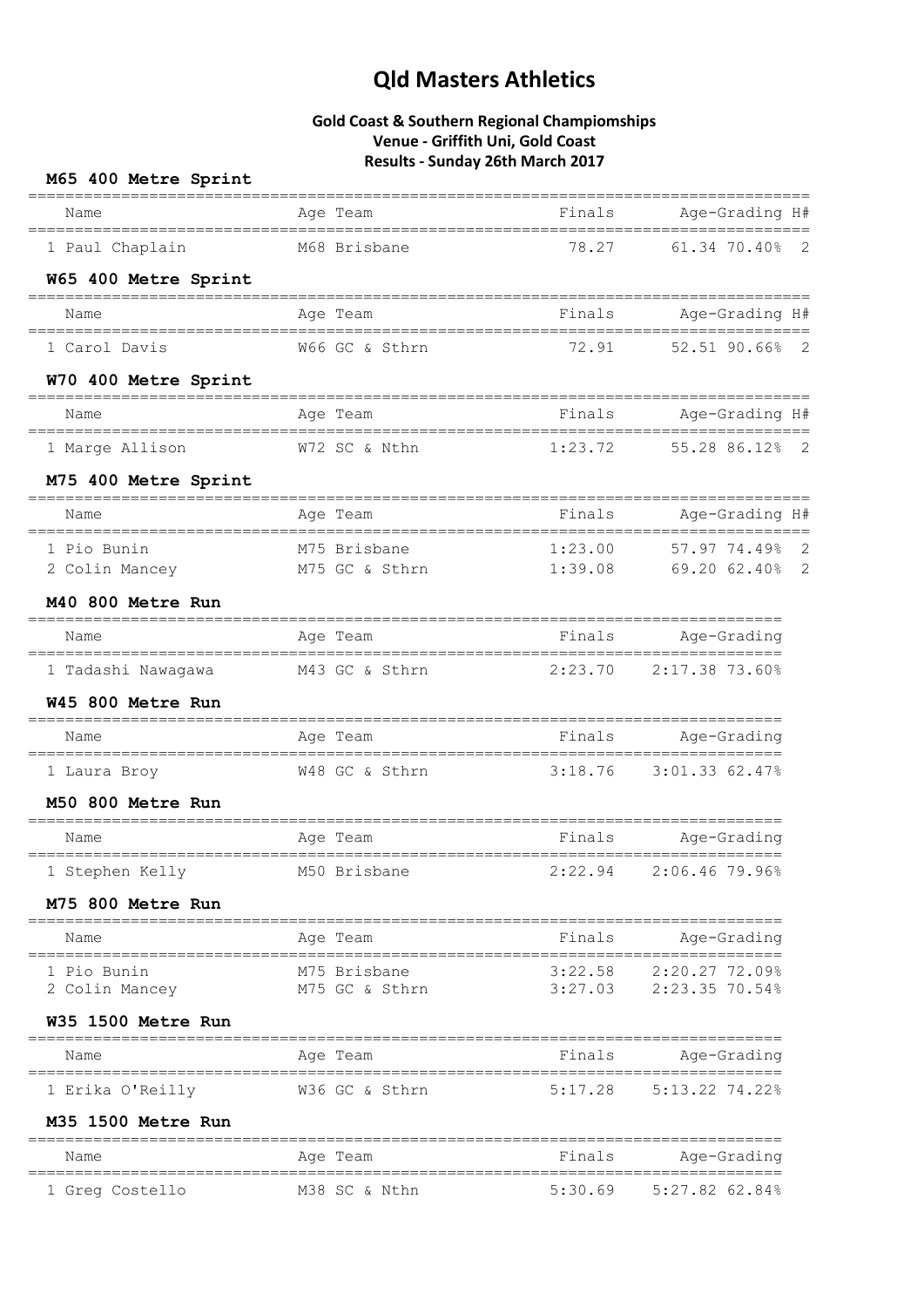## **Gold Coast & Southern Regional Champiomships Venue - Griffith Uni, Gold Coast Results - Sunday 26th March 2017**

### **M40 1500 Metre Run**

| Name                                                                      | ===========================<br>Age Team     | Finals         | Age-Grading                                      |
|---------------------------------------------------------------------------|---------------------------------------------|----------------|--------------------------------------------------|
|                                                                           |                                             |                |                                                  |
| 1 Paul Shard<br>2 Marc-Paul Trevethan M41 GC & Sthrn                      | M44 Brisbane                                |                | 4:48.78 4:34.89 74.94%<br>5:15.53 5:00.36 68.59% |
| W45 1500 Metre Run                                                        |                                             |                |                                                  |
| Name                                                                      | Age Team                                    | Finals         | Age-Grading                                      |
| 1 Laura Broy                                                              | W48 GC & Sthrn 6:49.65 6:10.41 62.76%       |                |                                                  |
| M75 1500 Metre Run                                                        |                                             |                |                                                  |
| Name                                                                      | Age Team                                    | Finals         | Age-Grading                                      |
| 1 Colin Mancey                                                            | M75 GC & Sthrn                              |                | 7:46.34 5:05.74 67.38%                           |
| M70 5000 Metre Run                                                        |                                             |                |                                                  |
| Name                                                                      | Age Team                                    |                | Finals Age-Grading                               |
| 1 Jim Woodriff                                                            | M70 SC & Nthn                               |                |                                                  |
| W30 Long Jump                                                             |                                             |                |                                                  |
| Name                                                                      | Age Team                                    | Finals Wind    | Age-Grading                                      |
| 1 Samantha Bush                                                           | W31 Brisbane                                | 3.90m          | NWI<br>3.90m 51.86%                              |
| M35 Long Jump                                                             |                                             |                |                                                  |
| Name<br>====================                                              | Age Team                                    | Finals Wind    | Age-Grading                                      |
| 1 Greg Costello                                                           | M38 SC & Nthn                               | 5.05m          | NWI 5.21m 58.18%                                 |
| W35 Long Jump                                                             |                                             |                |                                                  |
| Name                                                                      | Age Team                                    | Finals         | Wind<br>Age-Grading                              |
| 1 Brony Anscombe W35 GC & Sthrn 4.09m NWI 4.29m 57.12%<br>2 Tami Lebovics | W38 GC & Sthrn                              | 3.47m          | NWI<br>$3.64m$ 48.46%                            |
| W45 Long Jump                                                             |                                             |                |                                                  |
| =============<br>Name                                                     | Age Team                                    | Finals Wind    | Age-Grading                                      |
| ===================================<br>1 Nikki Liddell                    | =========================<br>W46 GC & Sthrn | 3.00m          | ====================<br>NWI<br>3.53m 46.95%      |
| M55 Long Jump                                                             |                                             |                |                                                  |
| Name                                                                      | Age Team                                    | Finals         | Wind<br>Age-Grading                              |
| 1 Michael Kirkby<br>2 Ganga Prasad                                        | M55 GC & Sthrn<br>M58 Brisbane              | 3.90m<br>2.80m | NWI<br>5.11m 57.18%<br>3.67m 41.06%<br>NWI       |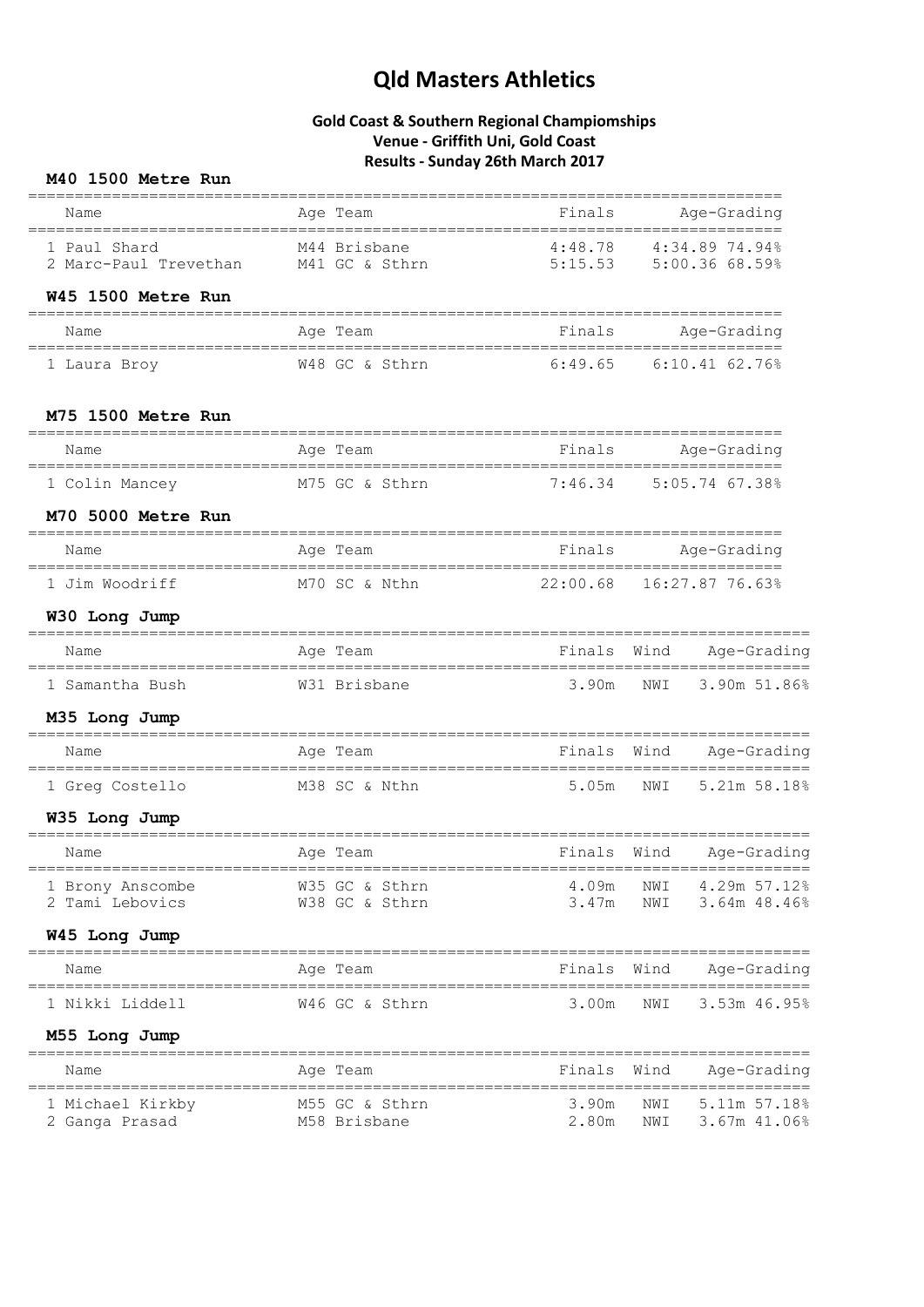|  | M60 Long Jump |  |
|--|---------------|--|
|--|---------------|--|

| Name                                  | ==============<br>Age Team          | Finals                   | Wind       | Age-Grading                                |
|---------------------------------------|-------------------------------------|--------------------------|------------|--------------------------------------------|
| 1 Bruce O'Connor<br>2 Phillip Rodgers | M63 Brisbane<br>M61 Brisbane        | 3.79m<br>2.76m           | NWI<br>NWI | 5.33m 59.59%<br>3.88m 43.40%               |
| W60 Long Jump                         |                                     |                          |            |                                            |
| Name                                  | Age Team                            | Finals                   | Wind       | Age-Grading                                |
| 1 Denise Quinn                        | W60 SC & Nthn                       | 3.09m                    | NWI        | 4.44m 59.20%                               |
| M65 Long Jump                         |                                     |                          |            |                                            |
| Name                                  | Age Team                            | Finals                   | Wind       | Age-Grading                                |
| 1 Mills Lafferty                      | M68 GC & Sthrn                      | 2.13m                    | NWI        | 3.23m 36.16%                               |
| W70 Long Jump                         |                                     |                          |            |                                            |
| Name                                  | Age Team                            |                          |            | Finals Wind Age-Grading                    |
| 1 Marge Allison                       | W72 SC & Nthn                       | 2.77m                    | NWI        | 4.69m 62.39%                               |
| M75 Long Jump                         |                                     |                          |            |                                            |
| Name                                  | Age Team                            | Finals                   | Wind       | Age-Grading                                |
| 1 Alf Lakin                           | M76 GC & Sthrn                      | 2.52m                    | NWI        | 4.54m 50.70%                               |
| W30 Triple Jump                       |                                     | ======================== |            |                                            |
| Name                                  | Age Team                            | Finals Wind              |            | ==========<br>Age-Grading                  |
| 1 Samantha Bush                       | W31 Brisbane                        | 7.98m                    | NWI        | 7.98m 51.48%                               |
| M55 Triple Jump                       |                                     |                          |            |                                            |
| Name                                  | Age Team                            | Finals                   | Wind       | Age-Grading                                |
| 1 Ganga Prasad                        | M58 Brisbane 6.20m NWI 7.93m 43.39% |                          |            |                                            |
| M60 Triple Jump                       |                                     |                          |            |                                            |
| ========================<br>Name      | Age Team                            |                          |            | Finals Wind Age-Grading                    |
| 1 Bruce O'Connor                      | M63 Brisbane                        | 6.75m                    | NWI        | 9.26m 50.64%                               |
| M65 Triple Jump                       |                                     |                          |            |                                            |
| Name                                  | Age Team                            | Finals                   | Wind       | Age-Grading                                |
| 1 Mills Lafferty                      | M68 GC & Sthrn                      | 4.73m                    | NWI        | $6.99m$ $38.27%$                           |
| M75 Triple Jump                       |                                     |                          |            |                                            |
| Name                                  | Age Team                            | Finals Wind              |            | ===========================<br>Age-Grading |
| 1 Alf Lakin                           | M76 GC & Sthrn                      | 3.73m                    | NWI        | $6.54m$ 35.80%                             |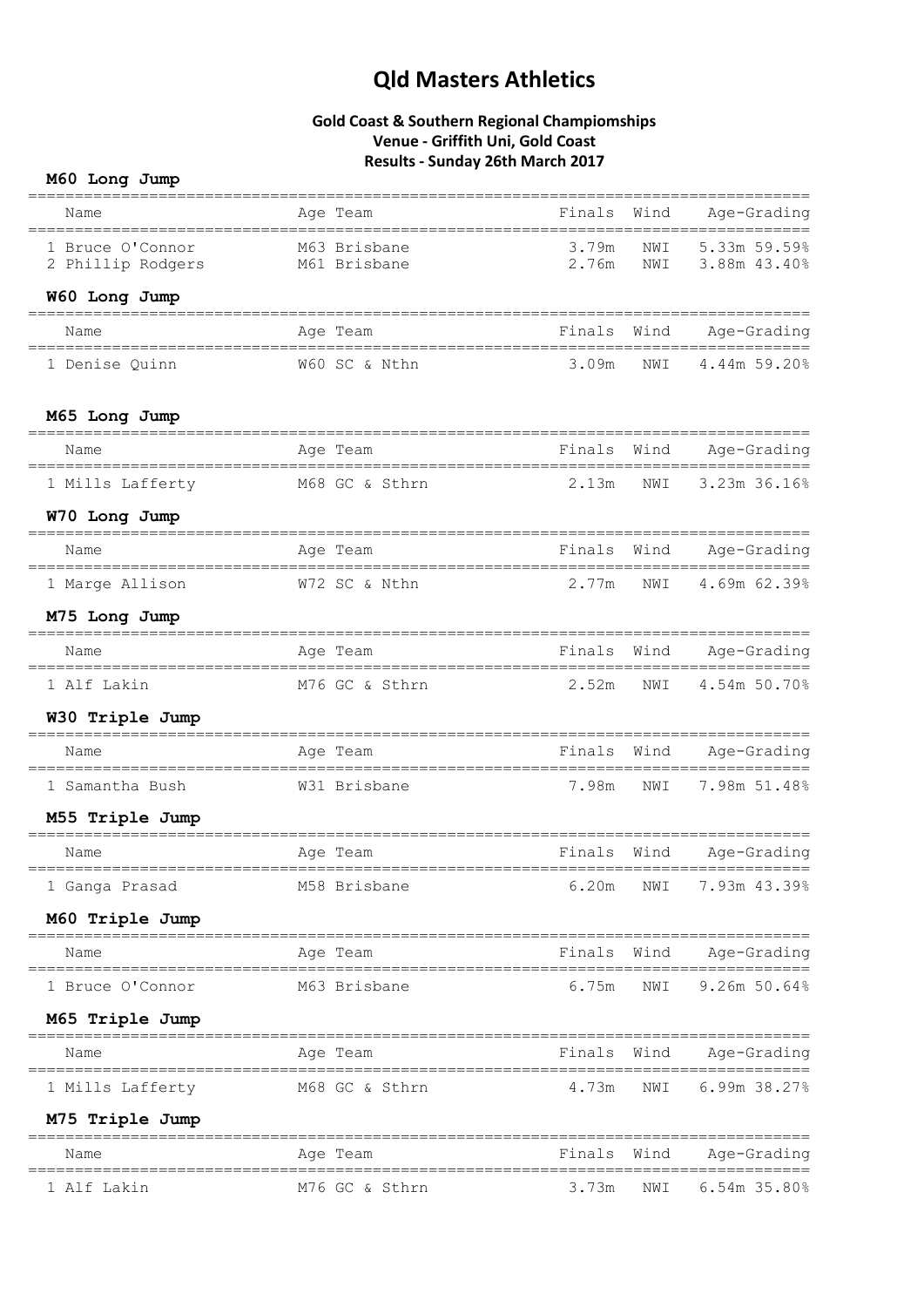### **Gold Coast & Southern Regional Champiomships Venue - Griffith Uni, Gold Coast Results - Sunday 26th March 2017**

**W30 Shot Put**

| Name                                                   | Age Team                                 | Finals                                 | Age-Grading                            |
|--------------------------------------------------------|------------------------------------------|----------------------------------------|----------------------------------------|
| 1 Samantha Bush                                        | W31 Brisbane                             | 7.74m                                  | 7.74m 34.20%                           |
| W35 Shot Put                                           |                                          |                                        |                                        |
|                                                        |                                          |                                        |                                        |
| Name                                                   | Age Team                                 | Finals                                 | Age-Grading                            |
| 1 Tami Lebovics                                        | W38 GC & Sthrn                           | 7.83m                                  | 8.11m 35.87%                           |
| W40 Shot Put                                           |                                          |                                        |                                        |
| Name                                                   | Age Team                                 | Finals                                 | -----------------------<br>Age-Grading |
| 1 Michelle McDonaugh                                   | W42 Brisbane                             | 5.50m                                  | 6.10m 26.97%                           |
| W75 Shot Put                                           |                                          |                                        |                                        |
| Name                                                   | Age Team                                 | ============================<br>Finals | Age-Grading                            |
| ==================================<br>1 Eunice Jenkins | ======================<br>W78 GC & Sthrn | 5.35m                                  | =================<br>9.80m 43.32%      |
| M35 Shot Put                                           |                                          |                                        |                                        |
| Name                                                   | Age Team                                 | Finals                                 | Age-Grading                            |
| 1 Greg Costello                                        | M38 SC & Nthn                            | 9.76m                                  | 10.12m 43.79%                          |
| M40 Shot Put                                           |                                          |                                        |                                        |
| Name                                                   | Age Team                                 | Finals                                 | Age-Grading                            |
| 1 Rodney Watson                                        | M43 New South Wales                      | 11.19m                                 | 12.46m 53.90%                          |
| 2 Leigh Mitchell                                       | M43 GC & Sthrn                           |                                        | $7.97m$ $8.87m$ $38.39\%$              |
| 3 Matthew Cooper                                       | M44 GC & Sthrn                           |                                        | 7.96m 8.86m 38.34%                     |
| M45 Shot Put                                           |                                          |                                        |                                        |
| ============================<br>Name                   | ============================<br>Age Team | Finals                                 | Age-Grading                            |
| 1 Richard Harris                                       | M46 GC & Sthrn                           |                                        | 10.37m 12.46m 53.93%                   |
| 2 James Castle                                         | M48 GC & Sthrn                           | 8.71m                                  | 10.47m 45.29%                          |
| M50 Shot Put<br>====================                   |                                          |                                        |                                        |
| Name                                                   | Age Team                                 | Finals                                 | Age-Grading                            |
| 1 Laini Inivale                                        | M50 Auckland Masters                     | 13.82m                                 | 16.19m 70.05%                          |
| 2 Tim Lowrey                                           | M50 North Queensland                     | 9.28m                                  | 10.87m 47.03%                          |
| M55 Shot Put                                           |                                          |                                        |                                        |
| Name                                                   | Age Team                                 | Finals                                 | Age-Grading                            |
| 1 Toufic Lawand                                        | M56 GC & Sthrn                           | 10.67m                                 | 13.55m 58.63%                          |
| 2 Michael Kirkby                                       | M55 GC & Sthrn                           | 9.55m                                  | 12.13m 52.47%                          |
| 3 Ganga Prasad                                         | M58 Brisbane                             | 6.61m                                  | 8.39m 36.32%                           |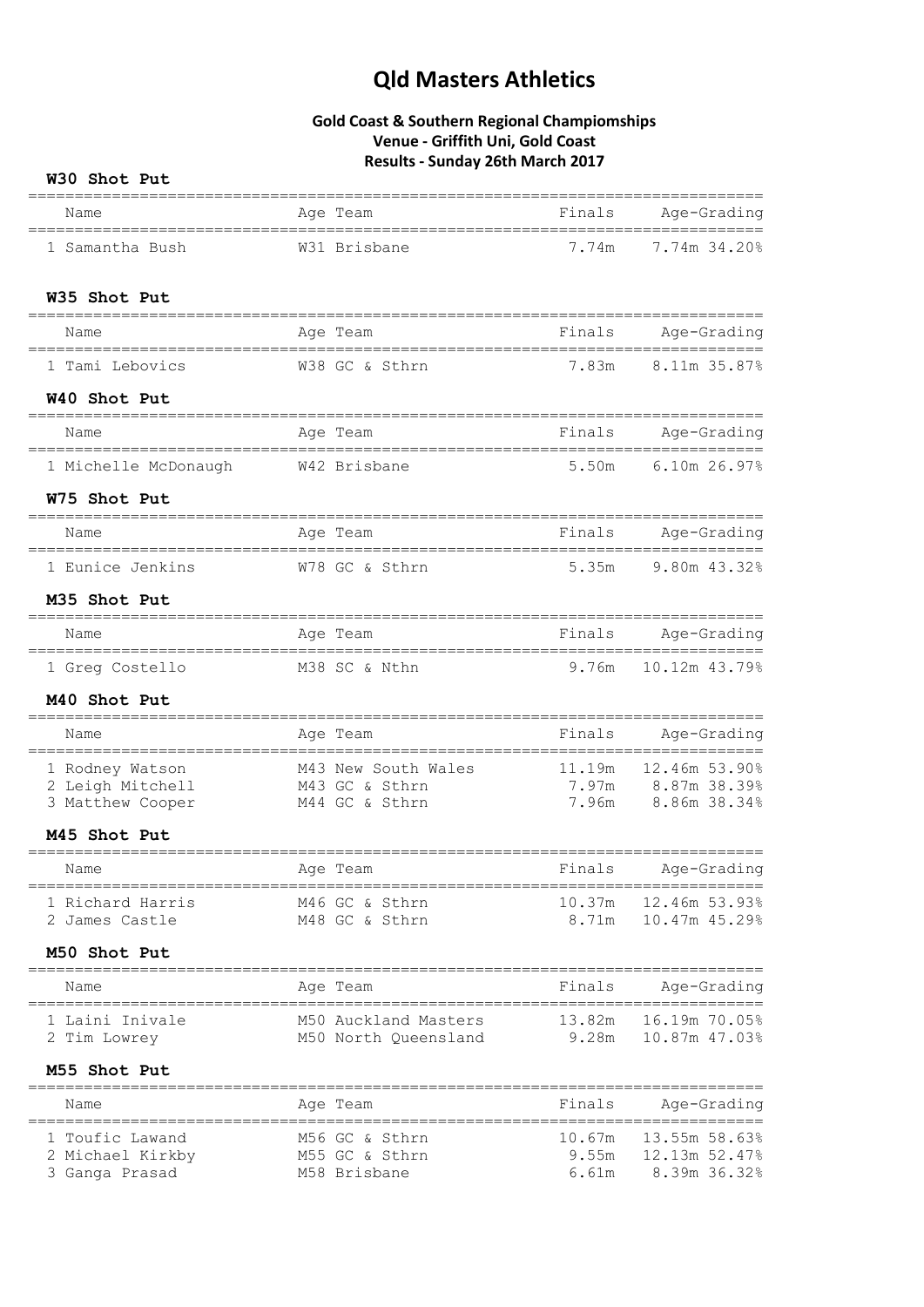## **Gold Coast & Southern Regional Champiomships Venue - Griffith Uni, Gold Coast Results - Sunday 26th March 2017**

## **M60 Shot Put**

|                                                                                                                                                                    |                                  | ================================== |                                                                                               |
|--------------------------------------------------------------------------------------------------------------------------------------------------------------------|----------------------------------|------------------------------------|-----------------------------------------------------------------------------------------------|
| Name                                                                                                                                                               | Age Team                         |                                    | Finals Age-Grading                                                                            |
| 1 William Gibson<br>2 Phillip Rodgers M61 Brisbane                                                                                                                 | M61 GC & Sthrn                   | 9.02m<br>5.60m                     | 11.25m 48.70%<br>6.98m 30.24%                                                                 |
| M65 Shot Put                                                                                                                                                       |                                  |                                    |                                                                                               |
| Name                                                                                                                                                               | Age Team                         | Finals                             | Age-Grading                                                                                   |
| ____________________________________<br>1 Kevin Ryall<br>2 Phillip Rowlands M69 SC & Nthn<br>3 Ray Richardson<br>4 Peter Frangenheim M67 SC & Nthn<br>M70 Shot Put | M68 GC & Sthrn<br>M66 GC & Sthrn |                                    | 9.61m 13.07m 56.56%<br>8.08m 10.99m 47.56%<br>7.58m    10.31m    44.61%<br>7.33m 9.97m 43.14% |
| Name                                                                                                                                                               | Age Team                         | Finals                             | Age-Grading                                                                                   |
| 1 Don Quinn                                                                                                                                                        | M72 Brisbane                     | 9.05m                              | 11.58m 50.14%                                                                                 |
| M75 Shot Put                                                                                                                                                       |                                  |                                    |                                                                                               |
| Name                                                                                                                                                               | Age Team                         | __________________________________ | =================<br>Finals Age-Grading                                                       |
| 1 Guy Quarterman M75 Brisbane<br>2 Ian Kennedy                                                                                                                     | M77 Brisbane                     |                                    | 9.04m 12.64m 54.72%<br>8.26m 11.55m 50.00%                                                    |
| M80 Shot Put                                                                                                                                                       |                                  |                                    |                                                                                               |
| Name<br>====================================                                                                                                                       | Age Team                         |                                    | Finals Age-Grading                                                                            |
| 1 Bill McMullen                                                                                                                                                    | M83 GC & Sthrn                   |                                    | 7.11m  10.70m  46.29%                                                                         |
| W30 Discus Throw                                                                                                                                                   |                                  |                                    |                                                                                               |
| Name                                                                                                                                                               | Age Team                         |                                    | Finals Age-Grading                                                                            |
| 1 Samantha Bush                                                                                                                                                    | W31 Brisbane                     | 21.78m                             | 21.78m 28.36%                                                                                 |
| W40 Discus Throw<br>===============================                                                                                                                |                                  |                                    |                                                                                               |
| Name                                                                                                                                                               | Age Team                         | Finals                             | Age-Grading                                                                                   |
| 1 Michelle McDonaugh                                                                                                                                               | W42 Brisbane                     | 11.71m                             | 13.05m 17.00%                                                                                 |
| W75 Discus Throw                                                                                                                                                   |                                  |                                    |                                                                                               |
| Name                                                                                                                                                               | Age Team                         | Finals                             | Age-Grading                                                                                   |
| 1 Eunice Jenkins                                                                                                                                                   | W78 GC & Sthrn                   |                                    | 14.04m 30.25m 39.39%                                                                          |
| M35 Discus Throw                                                                                                                                                   |                                  |                                    |                                                                                               |
| Name                                                                                                                                                               | Age Team                         |                                    | Finals Age-Grading                                                                            |
| 1 Greg Costello                                                                                                                                                    | M38 SC & Nthn                    |                                    | 34.66m 35.15m 47.45%                                                                          |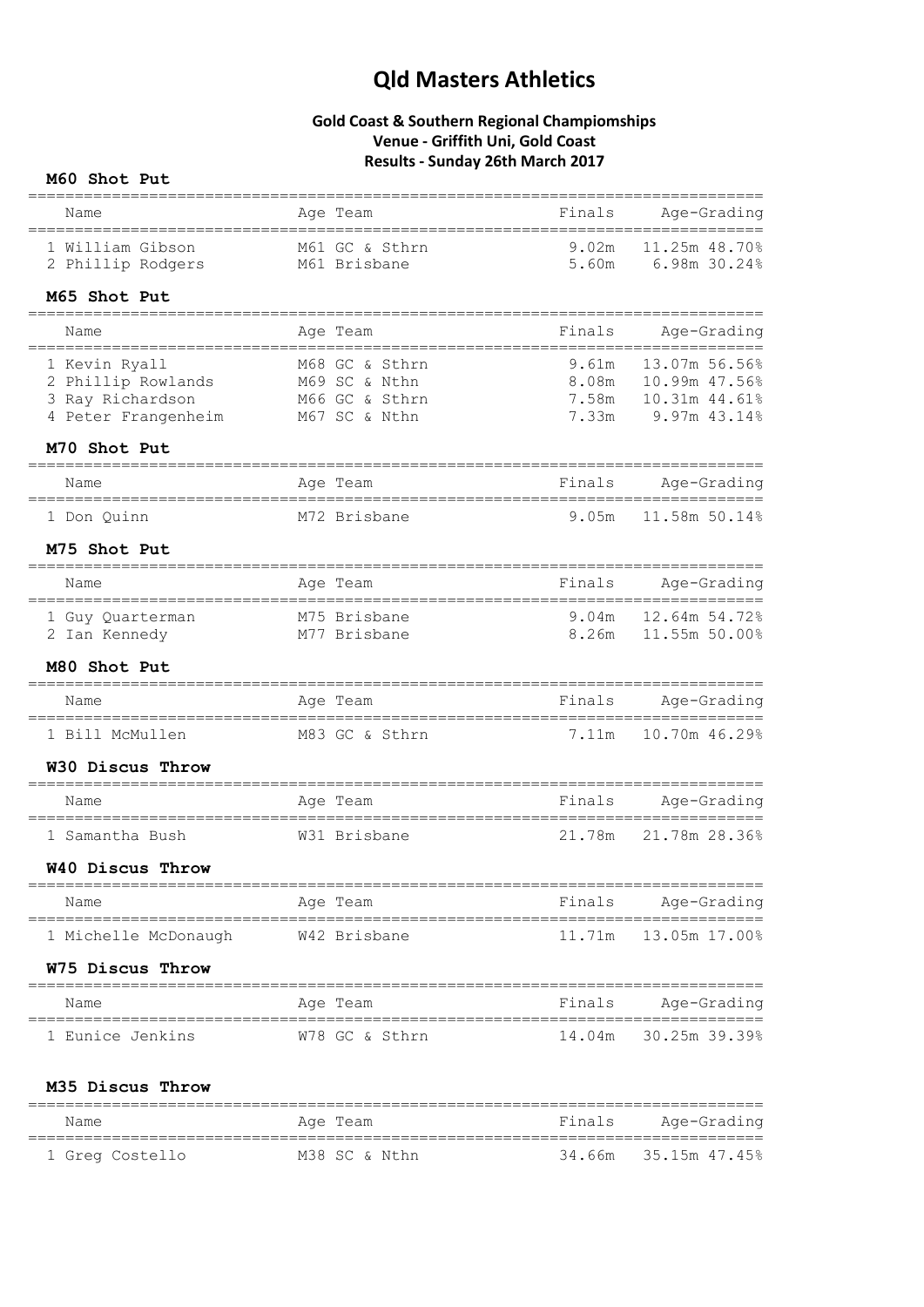## **Gold Coast & Southern Regional Champiomships Venue - Griffith Uni, Gold Coast Results - Sunday 26th March 2017**

### **M40 Discus Throw**

|                                                            |                                           |                 | =============================== |
|------------------------------------------------------------|-------------------------------------------|-----------------|---------------------------------|
| Name<br>======================================             | Age Team                                  | Finals          | Age-Grading<br>$==$             |
| 1 Rodney Watson                                            | M43 New South Wales                       | 31.66m          | 34.87m 47.07%                   |
| 2 Leigh Mitchell                                           | M43 GC & Sthrn                            |                 | 24.38m 26.85m 36.25%            |
| 3 Matthew Cooper                                           | M44 GC & Sthrn                            | 23.16m          | 25.50m 34.43%                   |
| M45 Discus Throw<br>==================================     |                                           |                 |                                 |
| Name                                                       | Age Team                                  | Finals          | Age-Grading                     |
| 1 Richard Harris                                           | M46 GC & Sthrn                            |                 | 33.54m 40.41m 54.55%            |
| M50 Discus Throw                                           |                                           |                 |                                 |
| Name                                                       | Age Team                                  | Finals          | Age-Grading                     |
| 1 Ian Doyle                                                | M50 Northern Territory 30.06m             |                 | 30.71m 41.46%                   |
| 2 Tim Lowrey                                               | M50 North Queensland 22.36m 22.84m 30.84% |                 |                                 |
| M55 Discus Throw                                           |                                           |                 |                                 |
| Name                                                       | Age Team                                  | Finals          | Age-Grading                     |
| 1 Michael Kirkby                                           | M55 GC & Sthrn                            | 35.64m          | 39.57m 53.42%                   |
| 2 Ganga Prasad                                             | M58 Brisbane                              | 19.15m          | 21.26m 28.70%                   |
| M60 Discus Throw<br>=====================================  | ==================================        |                 |                                 |
| Name                                                       | Age Team                                  | Finals          | Age-Grading                     |
| 1 William Gibson                                           | M61 GC & Sthrn                            |                 | 22.99m 24.43m 32.98%            |
| 2 Bruce O'Connor                                           | M63 Brisbane                              | 20.05m          | 21.30m 28.77%                   |
| -- Franz Schlechter                                        | M64 GC & Sthrn                            | ND.             |                                 |
| M65 Discus Throw                                           |                                           |                 |                                 |
| Name                                                       | Age Team                                  | Finals          | Age-Grading                     |
| 1 Kevin Ryall                                              | M68 GC & Sthrn                            | 31.50m          | 36.65m 49.48%                   |
| 2 Ray Richardson                                           | M66 GC & Sthrn                            | 25.44m          | 29.60m 39.96%                   |
| 3 Phillip Rowlands M69 SC & Nthn                           |                                           |                 | 24.50m 28.51m 38.49%            |
| 4 Peter Frangenheim                                        | M67 SC & Nthn                             |                 | 23.11m 26.89m 36.30%            |
| M70 Discus Throw<br>====================================== |                                           |                 |                                 |
| Name<br>__________________________________                 | Age Team                                  | Finals          | Age-Grading                     |
| 1 Don Quinn                                                | M72 Brisbane                              | 31 <b>.</b> 22m | 39.90m 53.86%                   |
| M75 Discus Throw                                           |                                           |                 |                                 |
| Name                                                       | Age Team                                  | Finals          | Age-Grading                     |
| 1 Guy Quarterman                                           | M75 Brisbane                              | 24.25m          | 34.75m 46.91%                   |
| 2 Ian Kennedy                                              | M77 Brisbane                              | 22.97m          | 32.92m 44.44%                   |
| 3 Alf Lakin                                                | M76 GC & Sthrn                            | 18.19m          | 26.06m 35.19%                   |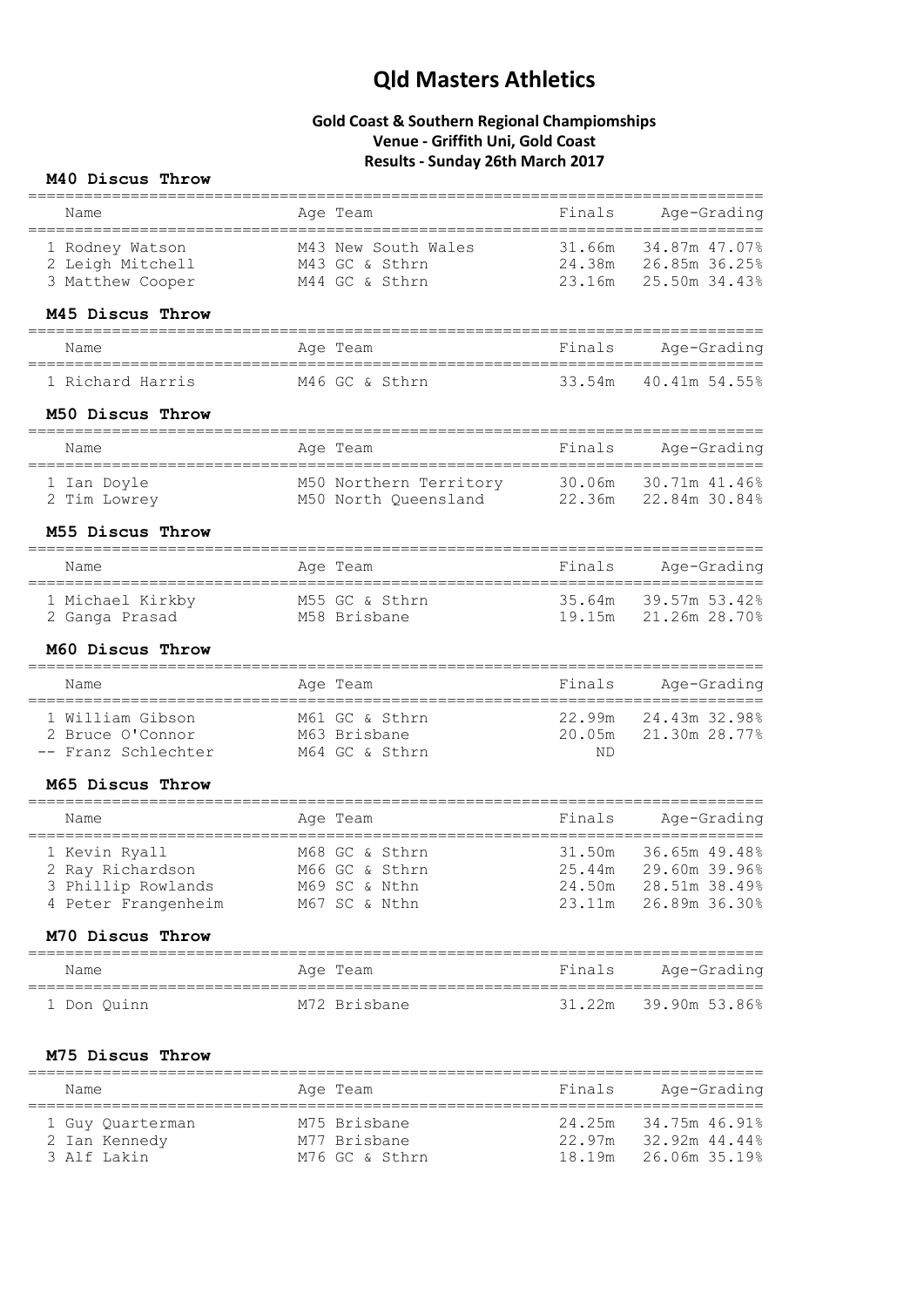| M80 Discus Throw                             |                                              |                  |                                 |
|----------------------------------------------|----------------------------------------------|------------------|---------------------------------|
| Name<br>================================     | Age Team                                     | Finals           | Age-Grading                     |
| 1 Bill McMullen                              | M83 GC & Sthrn                               | 20.10m           | 33.04m 44.61%                   |
| M90 Discus Throw                             |                                              |                  |                                 |
| Name                                         | Age Team                                     | Finals           | Age-Grading                     |
| 1 Maurice Dauphinet                          | M90 Brisbane                                 | 16.71m           | 40.77m 55.04%                   |
| W30 Hammer Throw                             |                                              |                  |                                 |
| Name<br>-----------------------------------  | Age Team<br>=========================        | Finals           | Age-Grading<br>================ |
| 1 Samantha Bush                              | W31 Brisbane                                 | 20.17m           | 20.17m 26.19%                   |
| W40 Hammer Throw                             |                                              |                  |                                 |
| Name                                         | Age Team                                     | Finals           | Age-Grading                     |
| 1 Michelle McDonaugh                         | W42 Brisbane                                 | 15.93m           | 18.73m 24.34%                   |
| W60 Hammer Throw                             |                                              |                  |                                 |
| Name                                         | Age Team                                     | Finals           | Age-Grading                     |
| 1 Robyn Wales                                | W64 GC & Sthrn                               | 14.06m           | 21.58m 28.04%                   |
| W75 Hammer Throw                             |                                              |                  |                                 |
| Name<br>==================================== | Age Team                                     | Finals           | Age-Grading                     |
| 1 Eunice Jenkins                             | W78 GC & Sthrn                               | 21.65m           | 40.95m 53.19%                   |
| M40 Hammer Throw                             |                                              |                  | ------------------              |
| Name                                         | Age Team                                     | Finals           | Age-Grading                     |
| 1 Rodney Watson                              | M43 New South Wales                          | 33.70m<br>29.48m | 37.91m 43.72%<br>33.17m 38.24%  |
| 2 Matthew Cooper<br>3 Leigh Mitchell         | M44 GC & Sthrn<br>M43 GC & Sthrn             | 22.48m           | 25.29m 29.16%                   |
| M45 Hammer Throw                             |                                              |                  |                                 |
| ------------------------------<br>Name       | ================================<br>Age Team | Finals           | Age-Grading                     |
| 1 Richard Harris                             | M46 GC & Sthrn                               | 29.44m           | 36.49m 42.08%                   |
| M50 Hammer Throw                             |                                              |                  |                                 |
| Name                                         | Age Team                                     | Finals           | Age-Grading                     |
| 1 Laini Inivale                              | M50 Auckland Masters                         | 34.87m           | 41.36m 47.70%                   |
| 2 Tim Lowrey<br>M55 Hammer Throw             | M50 North Queensland                         | 28.02m           | 33.24m 38.33%                   |
| Name                                         |                                              | Finals           |                                 |
|                                              | Age Team                                     |                  | Age-Grading                     |
| 1 Michael Kirkby<br>2 Ganga Prasad           | M55 GC & Sthrn<br>M58 Brisbane               | 27.39m<br>13.49m | 36.00m 41.51%<br>17.73m 20.44%  |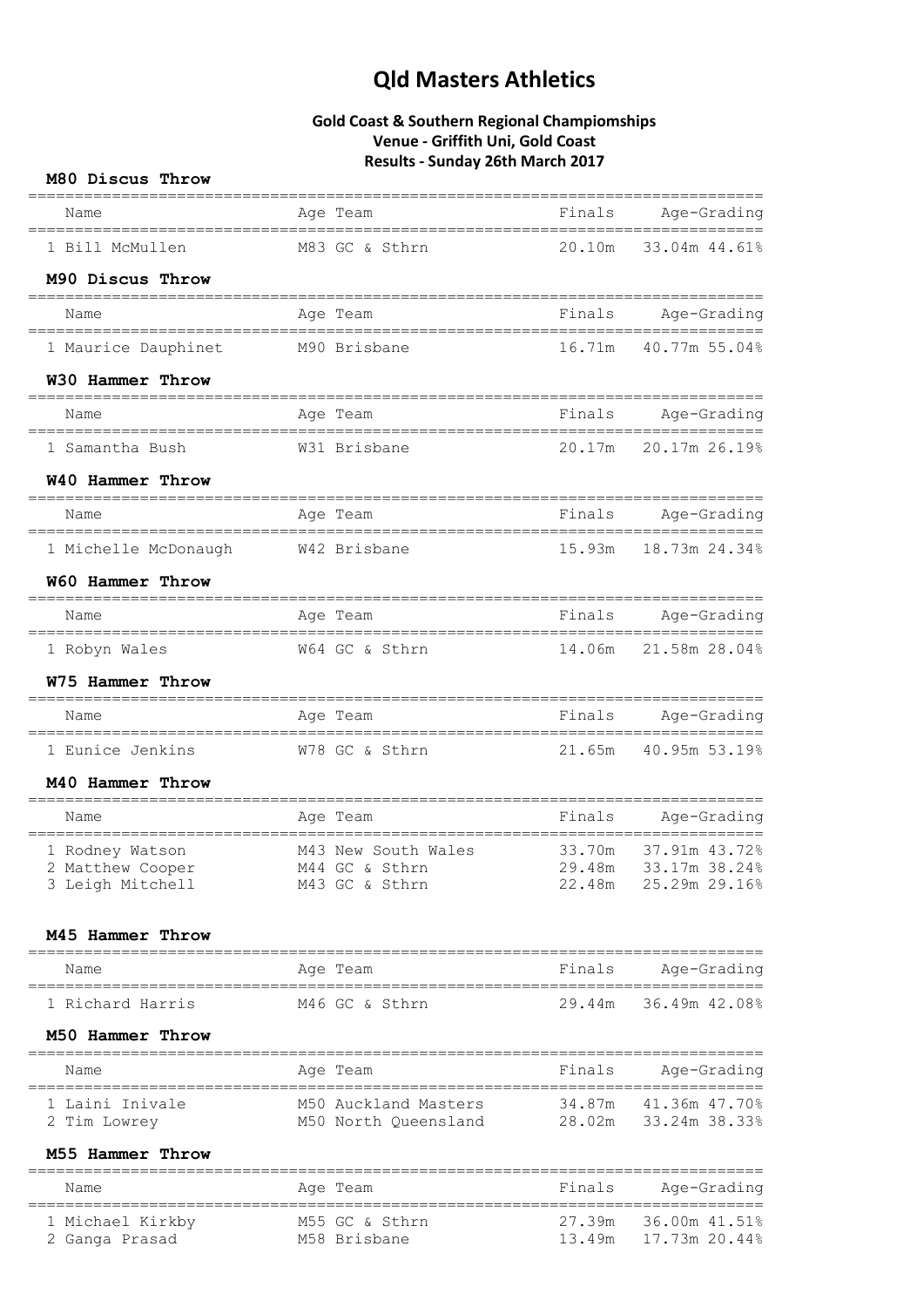## **Gold Coast & Southern Regional Champiomships Venue - Griffith Uni, Gold Coast Results - Sunday 26th March 2017**

### **M60 Hammer Throw**

| Name<br>====================================                                                                                         | Age Team       | Finals<br>Age-Grading                              |
|--------------------------------------------------------------------------------------------------------------------------------------|----------------|----------------------------------------------------|
| 1 William Gibson<br>2 Franz Schlechter M64 GC & Sthrn                                                                                | M61 GC & Sthrn | 23.35m<br>30.54m 35.22%<br>16.36m<br>21.40m 24.68% |
| M65 Hammer Throw                                                                                                                     |                |                                                    |
|                                                                                                                                      |                |                                                    |
| Name                                                                                                                                 | Age Team       | Finals<br>Age-Grading                              |
| 1 Phillip Rowlands<br>2 Mills Lafferty<br>3 Ray Richardson<br>4 Peter Franceshed M66 GC & Sthrn<br>4 Peter Franceshed M66 GC & Sthrn |                | 28.61m 41.93m 48.34%<br>27.90m 40.89m 47.14%       |
|                                                                                                                                      |                | 23.24m 34.06m 39.27%                               |
| 4 Peter Frangenheim M67 SC & Nthn                                                                                                    |                | 20.67m 30.29m 34.93%                               |
| M70 Hammer Throw                                                                                                                     |                |                                                    |
| Name                                                                                                                                 | Age Team       | Finals<br>Age-Grading                              |
| 1 Don Quinn                                                                                                                          | M72 Brisbane   | 33.01m 47.94m 55.27%                               |
| 2 Brian Davies                                                                                                                       | M70 Brisbane   | 26.55m 38.56m 44.46%                               |
| M75 Hammer Throw                                                                                                                     |                | ======================                             |
| Name                                                                                                                                 | Age Team       | Finals<br>Age-Grading                              |
| 1 Guy Quarterman M75 Brisbane<br>2 Ian Kennedy M77 Brisbane                                                                          |                | 29.56m 48.74m 56.20%<br>26.65m 43.94m 50.67%       |
|                                                                                                                                      |                |                                                    |
| M80 Hammer Throw                                                                                                                     |                |                                                    |
| Name<br>==================================                                                                                           | Age Team       | Age-Grading<br>Finals<br>$===$                     |
| 1 Bill McMullen                                                                                                                      | M83 GC & Sthrn | 41.76m 48.15%<br>22.39m                            |
| M90 Hammer Throw                                                                                                                     |                |                                                    |
| Name                                                                                                                                 | Age Team       | Finals<br>Age-Grading                              |
| 1 Maurice Dauphinet M90 Brisbane                                                                                                     |                | 13.65m<br>37.69m 43.46%                            |
| W30 Javelin Throw                                                                                                                    |                |                                                    |
| Name                                                                                                                                 | Age Team       | Finals<br>Age-Grading                              |
| 1 Samantha Bush                                                                                                                      | W31 Brisbane   | 24.06m 24.06m 32.96%                               |
| W35 Javelin Throw                                                                                                                    |                |                                                    |
| Name                                                                                                                                 | Age Team       | ================<br>Finals<br>Age-Grading          |
| =============<br>1 Tami Lebovics                                                                                                     | W38 GC & Sthrn | 17.06m<br>18.11m 24.82%                            |
| W60 Javelin Throw                                                                                                                    |                |                                                    |
| Name                                                                                                                                 | Age Team       | Age-Grading<br>Finals                              |
| 1 Denise Quinn                                                                                                                       | W60 SC & Nthn  | 19.57m 31.54m 43.21%                               |
|                                                                                                                                      |                |                                                    |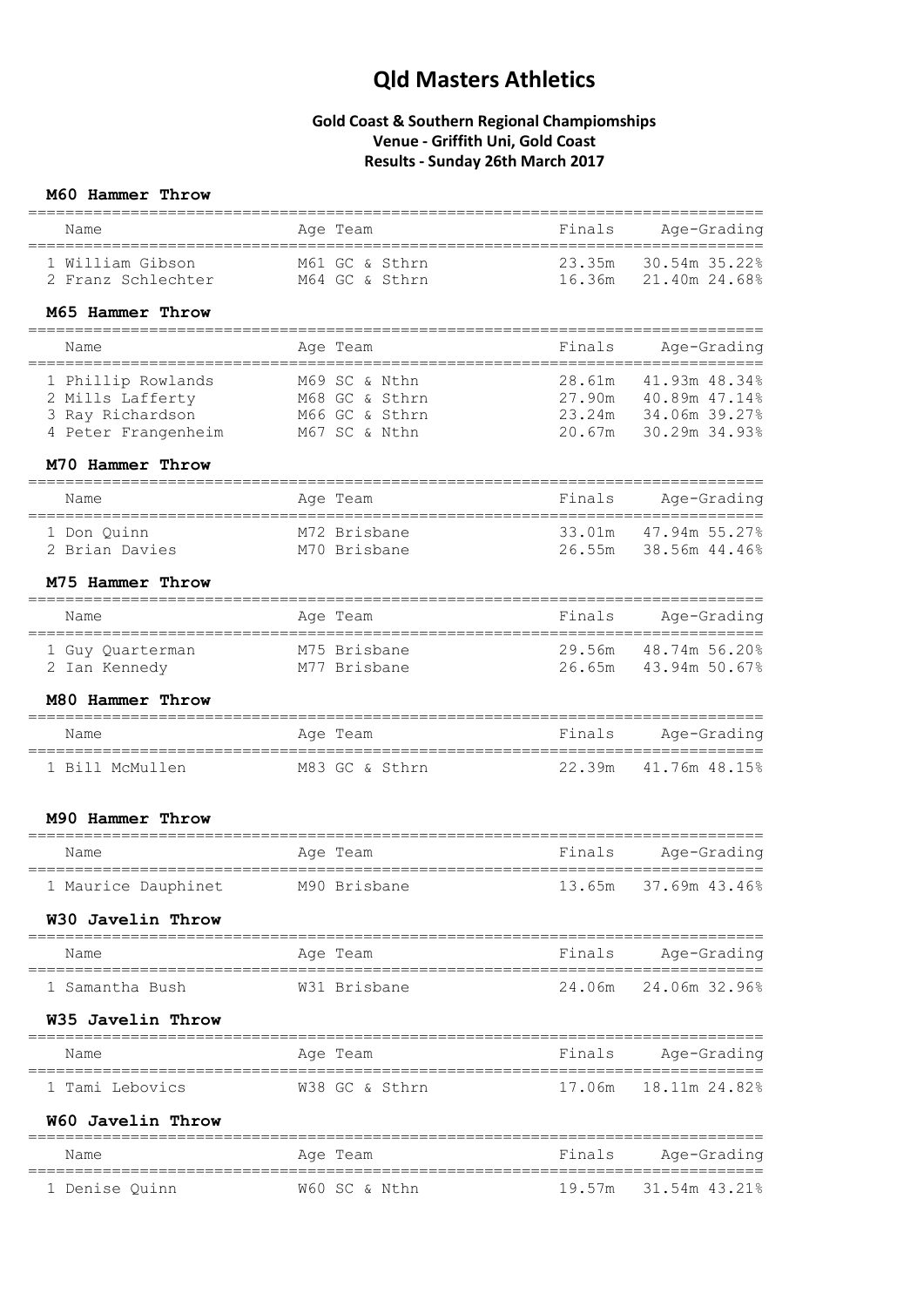| W75 Javelin Throw                                          |                                                  |                            |                                                 |
|------------------------------------------------------------|--------------------------------------------------|----------------------------|-------------------------------------------------|
| Name<br>._________________________________                 | Age Team<br>---------------------                | Finals                     | Age-Grading                                     |
| 1 Eunice Jenkins                                           | W78 GC & Sthrn                                   | 7.28m                      | 16.59m 22.73%                                   |
| M35 Javelin Throw                                          |                                                  |                            |                                                 |
| Name                                                       | Age Team                                         | Finals                     | Age-Grading                                     |
| 1 Greg Costello                                            | M38 SC & Nthn                                    | 40.23m                     | 40.73m 41.37%                                   |
| M40 Javelin Throw                                          |                                                  |                            |                                                 |
| Name                                                       | Age Team                                         | Finals                     | Age-Grading                                     |
| 1 Matthew Cooper<br>2 Leigh Mitchell                       | M44 GC & Sthrn<br>M43 GC & Sthrn                 | 26.85m<br>24.68m           | 29.16m 29.62%<br>26.80m 27.22%                  |
| M45 Javelin Throw                                          |                                                  |                            |                                                 |
| Name                                                       | ===============================<br>Age Team      | Finals                     | Age-Grading                                     |
| 1 Richard Harris<br>2 Andrew Barkworth M46 GC & Sthrn      | M46 GC & Sthrn                                   | 31.76m<br>29.32m           | 37.21m 37.78%<br>34.35m 34.88%                  |
| M50 Javelin Throw                                          |                                                  |                            |                                                 |
| Name                                                       | Age Team                                         | Finals                     | Age-Grading                                     |
| 1 Tim Lowrey                                               | M50 North Queensland                             | 21.41m                     | 26.28m 26.69%                                   |
| M55 Javelin Throw                                          |                                                  |                            |                                                 |
| Name                                                       | Age Team                                         | Finals                     | Age-Grading                                     |
| 1 Michael Kirkby<br>2 Ganga Prasad                         | M55 GC & Sthrn<br>M58 Brisbane                   | 34.11m<br>19.54m           | 45.63m 46.35%<br>26.14m 26.55%                  |
| M60 Javelin Throw                                          |                                                  |                            |                                                 |
| Name                                                       | Age Team                                         | Finals                     | Age-Grading                                     |
| 1 Franz Schlechter<br>2 Bruce O'Connor<br>3 William Gibson | M64 GC & Sthrn<br>M63 Brisbane<br>M61 GC & Sthrn | 22.55m<br>21.68m<br>18.91m | 31.88m 32.38%<br>30.65m 31.13%<br>26.73m 27.15% |
| M65 Javelin Throw                                          |                                                  |                            |                                                 |
| Name                                                       | Age Team                                         | Finals                     | Age-Grading                                     |
| 1 Peter Frangenheim<br>2 Phillip Rowlands<br>3 Kevin Ryall | M67 SC & Nthn<br>M69 SC & Nthn<br>M68 GC & Sthrn | 28.96m<br>26.83m<br>21.50m | 45.23m 45.93%<br>41.90m 42.55%<br>33.58m 34.10% |
| M70 Javelin Throw                                          |                                                  |                            |                                                 |
| Name                                                       | Age Team                                         | Finals                     | Age-Grading                                     |
| 1 Don Quinn                                                | M72 Brisbane                                     | ==============<br>17.21m   | 28.91m 29.36%                                   |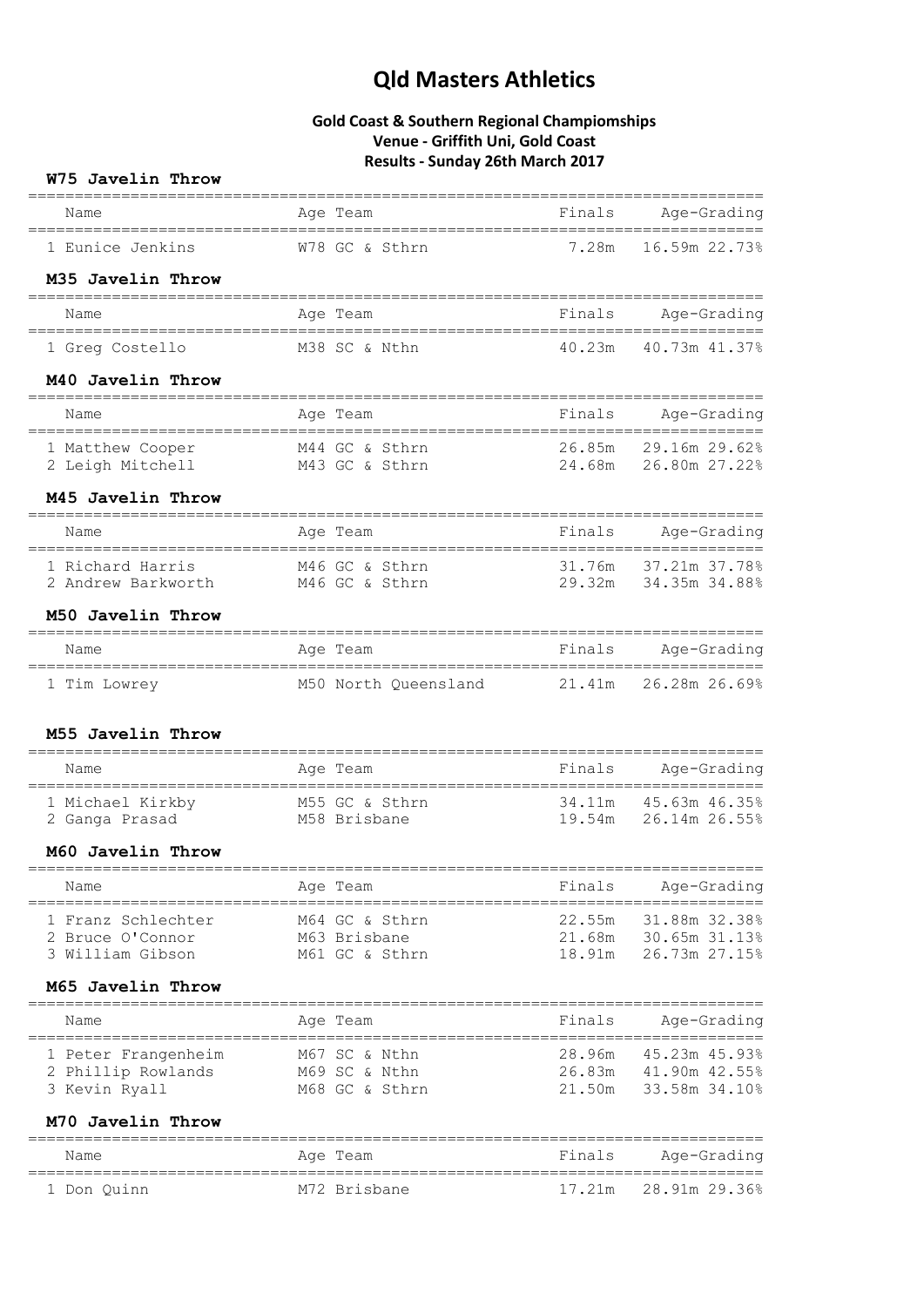## **Gold Coast & Southern Regional Champiomships Venue - Griffith Uni, Gold Coast Results - Sunday 26th March 2017**

### **M75 Javelin Throw**

|                                                         |                                                                                                                                                |                  | ===============================          |
|---------------------------------------------------------|------------------------------------------------------------------------------------------------------------------------------------------------|------------------|------------------------------------------|
| Name                                                    | Age Team                                                                                                                                       | Finals           | Age-Grading                              |
| 1 Guy Quarterman<br>2 Ian Kennedy                       | M75 Brisbane<br>M77 Brisbane                                                                                                                   | 27.47m<br>22.87m | 52.00m 52.81%<br>43.29m 43.96%           |
| M80 Javelin Throw                                       |                                                                                                                                                |                  |                                          |
| Name                                                    | Age Team                                                                                                                                       | Finals           | Age-Grading                              |
| 1 Bill McMullen                                         | M83 GC & Sthrn                                                                                                                                 |                  | 13.68m 28.66m 29.11%                     |
| M90 Javelin Throw                                       |                                                                                                                                                |                  |                                          |
| Name                                                    | Age Team                                                                                                                                       | Finals           | Age-Grading                              |
| 1 Maurice Dauphinet                                     | M90 Brisbane                                                                                                                                   |                  | 16.69m 48.62m 49.38%                     |
| W30 Weight Throw                                        |                                                                                                                                                |                  |                                          |
| Name<br>:===============================                | Age Team                                                                                                                                       | Finals           | Age-Grading<br>==========                |
| 1 Samantha Bush                                         | =======================<br>W31 Brisbane                                                                                                        | 8.23m            | 8.23m 34.87%                             |
| M35 Weight Throw                                        |                                                                                                                                                |                  |                                          |
| Name                                                    | Age Team                                                                                                                                       | Finals           | Age-Grading                              |
| -- Greg Costello                                        | M38 SC & Nthn                                                                                                                                  | <b>ND</b>        |                                          |
| M40 Weight Throw                                        |                                                                                                                                                |                  |                                          |
| Name                                                    | Age Team                                                                                                                                       | Finals           | Age-Grading                              |
| 1 Rodney Watson<br>2 Matthew Cooper<br>3 Leigh Mitchell | M43 New South Wales                 10.92m   11.90m 46.02%<br>M44 GC & Sthrn                           9.53m   10.38m 40.16%<br>M43 GC & Sthrn |                  | 8.49m 9.25m 35.78%                       |
| M45 Weight Throw                                        |                                                                                                                                                |                  |                                          |
| Age Team<br>Name                                        |                                                                                                                                                | Finals           | Age-Grading                              |
| 1 Richard Harris                                        | M46 GC & Sthrn                                                                                                                                 | 10.29m           | 12.03m 46.54%                            |
| M50 Weight Throw                                        |                                                                                                                                                |                  |                                          |
| Name                                                    | Age Team                                                                                                                                       |                  | Finals Age-Grading                       |
| 1 Laini Inivale<br>2 Tim Lowrey<br>3 Ian Doyle          | M50 Auckland Masters<br>M50 North Queensland 11.26m 11.80m 45.66%<br>M50 Northern Territory 8.52m 8.93m 34.55%                                 |                  |                                          |
| M55 Weight Throw                                        |                                                                                                                                                |                  |                                          |
| Name                                                    | Age Team                                                                                                                                       |                  | Finals Age-Grading                       |
| 1 Michael Kirkby<br>2 Ganga Prasad                      | M55 GC & Sthrn<br>M58 Brisbane                                                                                                                 | 6.11m            | 12.09m   13.57m   52.47%<br>6.85m 26.52% |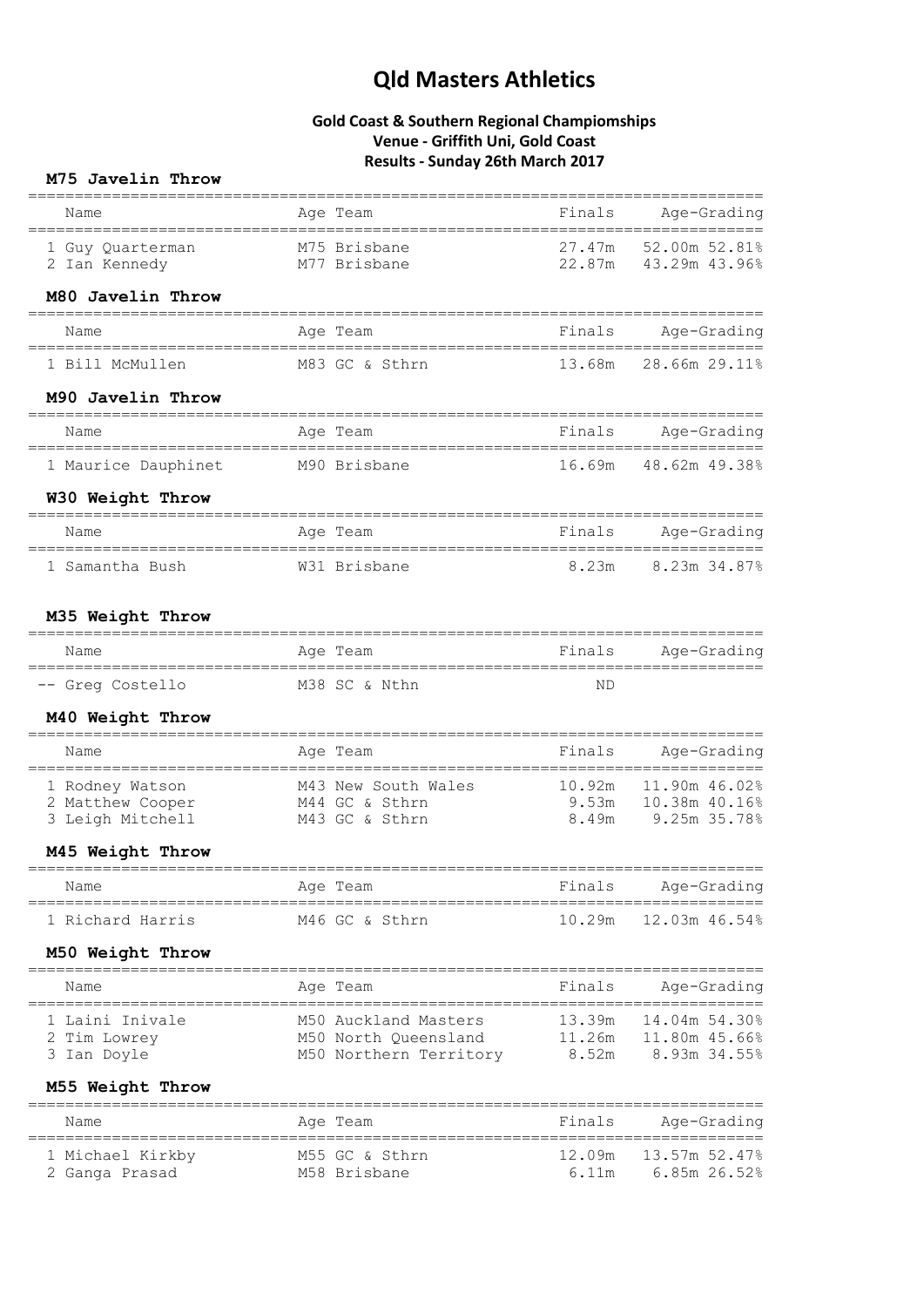### **Gold Coast & Southern Regional Champiomships Venue - Griffith Uni, Gold Coast Results - Sunday 26th March 2017**

### **M60 Weight Throw**

| Name             | Age Team       | Finals | Aqe-Gradinq  |
|------------------|----------------|--------|--------------|
| 1 William Gibson | M61 GC & Sthrn | 8.40m  | 8.75m 33.86% |

### **M65 Weight Throw**

| Name                | Age Team       | Finals | Age-Grading   |
|---------------------|----------------|--------|---------------|
|                     |                |        |               |
| 1 Phillip Rowlands  | M69 SC & Nthn  | 11.94m | 13.31m 51.49% |
| 2 Mills Lafferty    | M68 GC & Sthrn | 9.36m  | 10.43m 40.36% |
| 3 Ray Richardson    | M66 GC & Sthrn | 8.74m  | 9.74m 37.69%  |
| 4 Peter Frangenheim | M67 SC & Nthn  | 7.53m  | 8.39m 32.47%  |
|                     |                |        |               |

### **M70 Weight Throw**

| Name           | Age Team     | Finals | Age-Grading |
|----------------|--------------|--------|-------------|
| 1 Don Ouinn    | M72 Brisbane |        |             |
| 2 Brian Davies | M70 Brisbane |        |             |

#### **M75 Weight Throw**

| Name             | Age Team     | Finals | Age-Grading   |
|------------------|--------------|--------|---------------|
| 1 Guy Ouarterman | M75 Brisbane | 10.89m |               |
| 2 Ian Kennedy    | M77 Brisbane |        | 13.37m 51.73% |

### **W75 Weight Throw**

| Name             | Age Team       | Finals | Age-Grading         |
|------------------|----------------|--------|---------------------|
| 1 Eunice Jenkins | W78 GC & Sthrn |        | 7.41m 10.34m 43.82% |

#### **M80 Weight Throw**

| Name            | Age Team       | Finals | Age-Grading         |
|-----------------|----------------|--------|---------------------|
| 1 Bill McMullen | M83 GC & Sthrn |        | 8.37m 10.91m 42.21% |

### **M35 Heavy Weight 56lb**

| Name            | Age Team      | Finals | Age-Grading |
|-----------------|---------------|--------|-------------|
| 1 Greg Costello | M38 SC & Nthn | 6.92m  |             |

### **M40 Heavy Weight 56lb**

| Name             | Age Team            | Finals | Age-Grading |
|------------------|---------------------|--------|-------------|
| 1 Rodney Watson  | M43 New South Wales | 6.88m  |             |
| 2 Matthew Cooper | M44 GC & Sthrn      | 5.31m  |             |
| 3 Leigh Mitchell | M43 GC & Sthrn      | 5.11m  |             |

## **M45 Heavy Weight 56lb**

| Name             | Age Team       | Finals | Age-Grading |
|------------------|----------------|--------|-------------|
| 1 Richard Harris | M46 GC & Sthrn | 6.30m  |             |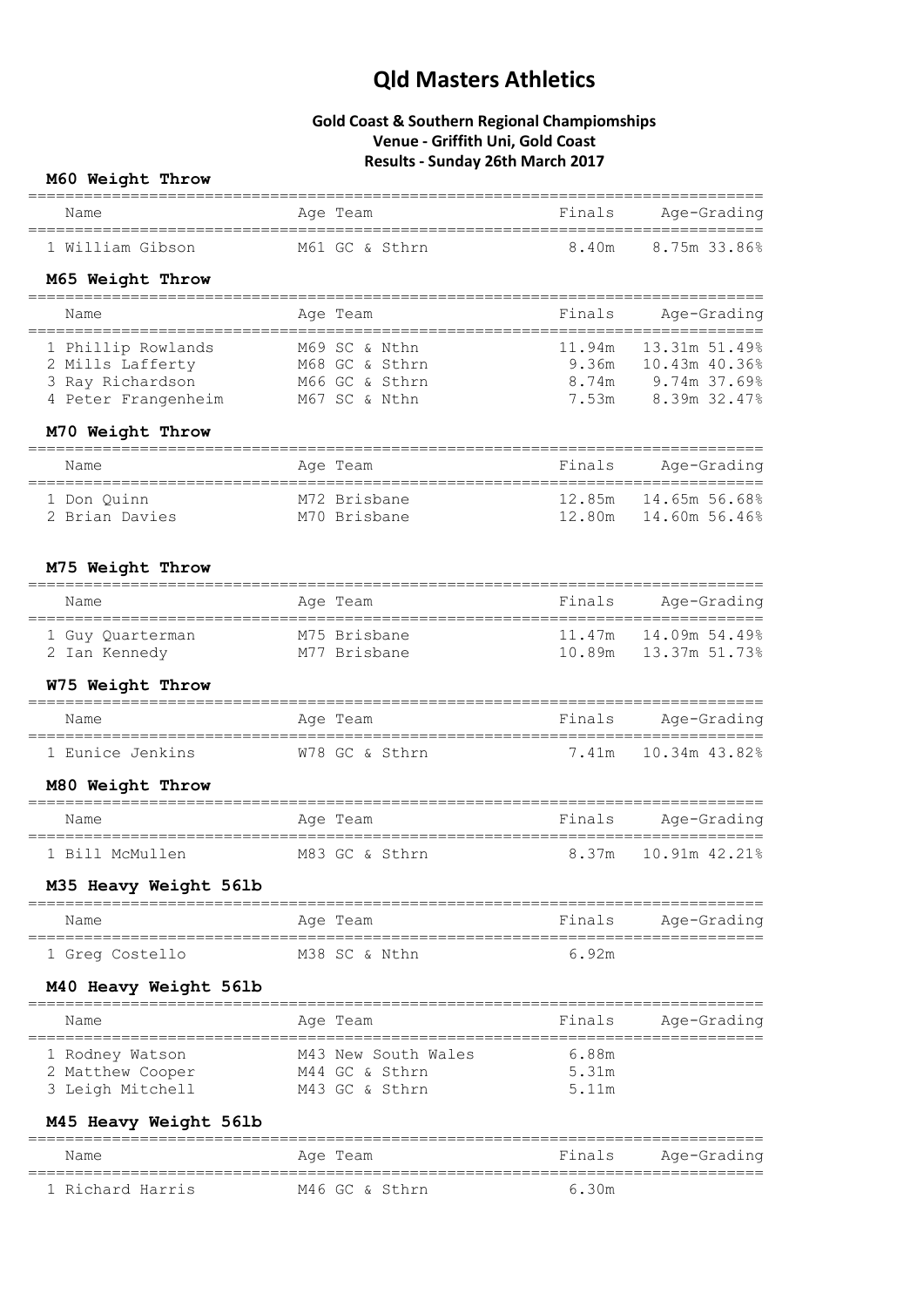### **Gold Coast & Southern Regional Champiomships Venue - Griffith Uni, Gold Coast Results - Sunday 26th March 2017**

### **M50 Heavy Weight 56lb**

| Name            | Age Team               | Finals | Age-Grading |
|-----------------|------------------------|--------|-------------|
| 1 Laini Inivale | M50 Auckland Masters   | 6.44m  |             |
| 2 Tim Lowrey    | M50 North Oueensland   | 5.13m  |             |
| 3 Ian Doyle     | M50 Northern Territory | 3.62m  |             |

### **M55 Heavy Weight 56lb**

| Name             | Age Team       | Finals | Age-Grading |
|------------------|----------------|--------|-------------|
| 1 Michael Kirkby | M55 GC & Sthrn | 4.66m  |             |
| 2 Ganga Prasad   | M58 Brisbane   | 3.31m  |             |

### **M65 Heavy Weight 56lb**

| Name               | Age Team       | Finals | Age-Grading |
|--------------------|----------------|--------|-------------|
| 1 Phillip Rowlands | M69 SC & Nthn  | 5.37m  |             |
| 2 Mills Lafferty   | M68 GC & Sthrn | 3.36m  |             |

#### **M70 Heavy Weight 56lb**

| Name           | Age Team     | Finals | Age-Grading |
|----------------|--------------|--------|-------------|
| 1 Don Ouinn    | M72 Brisbane | 3.81m  |             |
| 2 Brian Davies | M70 Brisbane | 2.25m  |             |

### **M75 Heavy Weight 56lb**

| Name             | Age Team     | Finals | Age-Grading |
|------------------|--------------|--------|-------------|
| 1 Guy Quarterman | M75 Brisbane | 3.35m  |             |
| 2 Ian Kennedy    | M77 Brisbane | 3.18m  |             |

### **M80 Heavy Weight 56lb**

| Name            | Age Team       | Finals | Age-Grading |
|-----------------|----------------|--------|-------------|
| 1 Bill McMullen | M83 GC & Sthrn | 2.31m  |             |

#### **M60 1500 Metre Race Walk**

| Name             | Age Team     | Finals   | Age-Grading    |
|------------------|--------------|----------|----------------|
| 1 Bruce O'Connor | M63 Brisbane | 11:53.92 | 9:28.29 54.37% |

#### **W60 1500 Metre Race Walk**

| Name          | Age Team       | Finals | Age-Grading                  |
|---------------|----------------|--------|------------------------------|
| 1 Robyn Wales | W64 GC & Sthrn |        | $13:48.61$ $11:11.68$ 50.17% |

#### **W85 1500 Metre Race Walk**

| Name                   | Age Team     | Finals | Age-Grading                 |
|------------------------|--------------|--------|-----------------------------|
| 1 Christiane Dauphinet | W85 Brisbane |        | $12:35.04$ $7:08.34$ 78.68% |